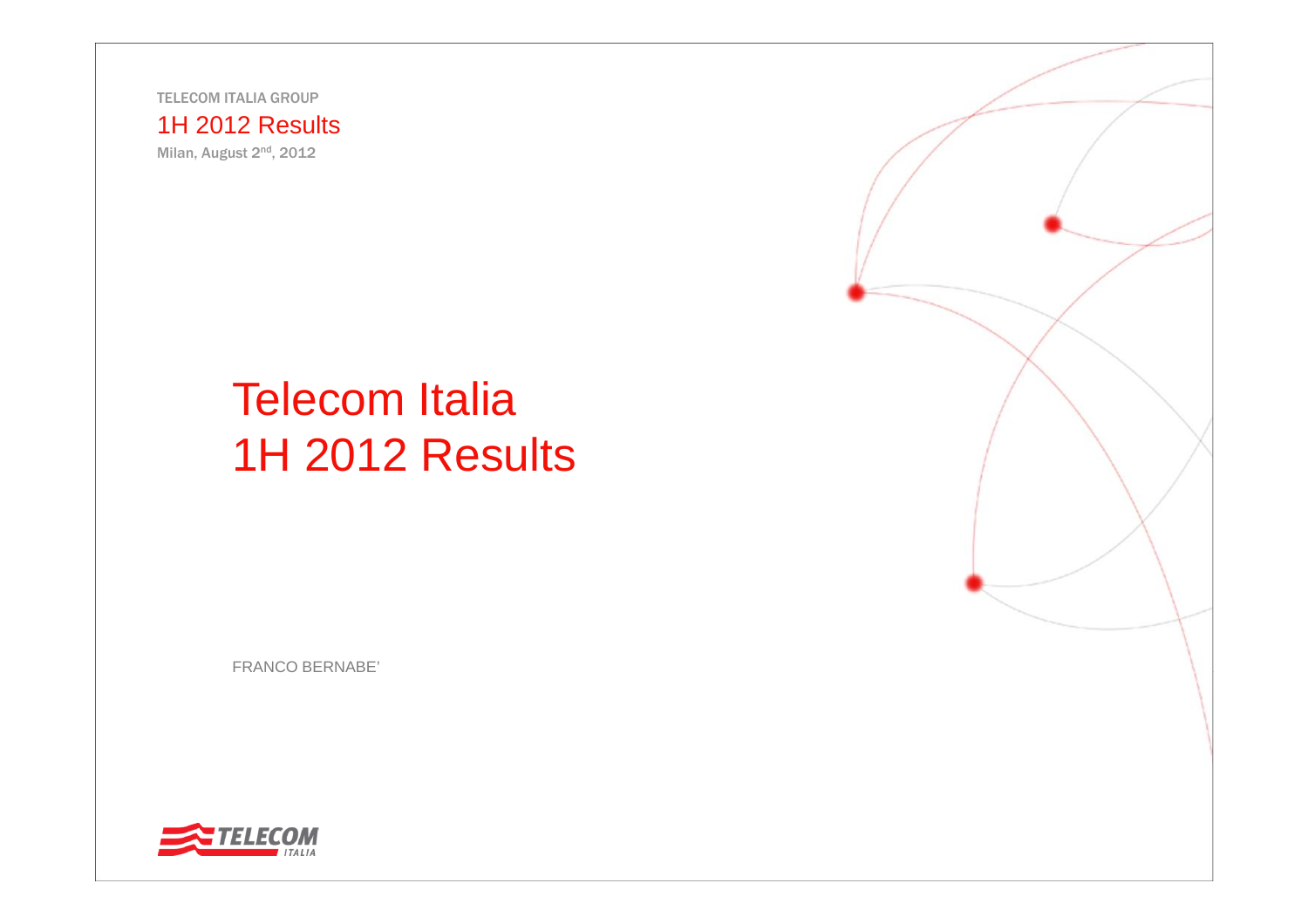### TELECOM ITALIA GROUP 1H 2012 Results**Safe Harbour**

These presentations contain statements that constitute forward-looking statements within the meaning of the Private Securities Litigation Reform Act of 1995. These statements appear in <sup>a</sup> number of places in this presentation and include statements regarding the intent, belief or current expectations of the customer base, estimates regarding future growth in the different business lines and the global business, market share, financial results and other aspects of the activities and situation relating to the Company and the Group.

Such forward looking statements are not guarantees of future performance and involve risks and uncertainties, and actual results may differ materially from those projected or implied in the forward looking statements as <sup>a</sup> result of various factors. Consequently, Telecom Italia S.p.A. makes no representation, whether expressed or implied, as to the conformity of the actual results with those projected in the forward looking statement.

Forward-looking information is based on certain key assumptions which we believe to be reasonable as of the date hereof, but forward looking information by its nature involves risks and uncertainties, which are outside our control, and could significantly affect expected results.

Analysts are cautioned not to place undue reliance on those forward looking statements, which speak only as of the date of this presentation. Telecom Italia S.p.A. undertakes no obligation to release publicly the results of any revisions to these forward looking statements which may be made to reflect events and circumstances after the date of this presentation, including, without limitation, changes in Telecom Italia S.p.A. business or acquisition strategy or planned capital expenditures or to reflect the occurrence of unanticipated events. Analysts and investors are encouraged to consult the Company's Annual Report on Form 20-F as well as periodic filings made on Form 6-K, which are on file with the United States Securities and Exchange Commission.

Some data for the 2011 financial year used in comparisons included into this presentation are restated as <sup>a</sup> result of the early adoption of the revised IAS 19 (Employee Benefits) version and the reclassification of Matrix from the Business Unit Domestic–Core Domestic to the Business Unit Other Activities

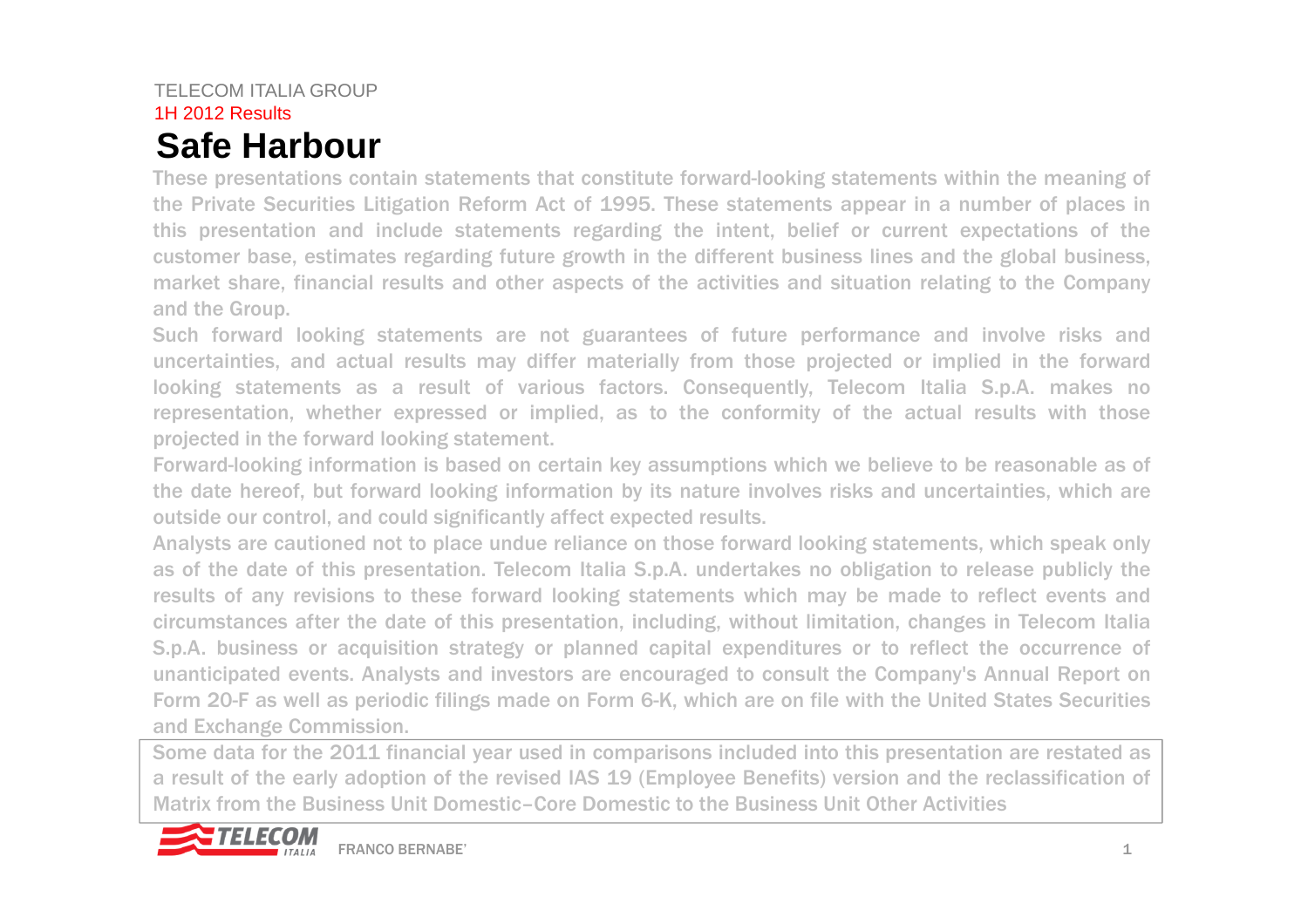## **Agenda**

## ▶ TI Group 1H12 Results

- ▶ Telecom Italia Core Markets Results
	- $\blacktriangleright$  Italy
	- **Brazil**
	- Argentina
- ▶ Financial Position and Wrap-up
- $\blacktriangleright$  Appendix

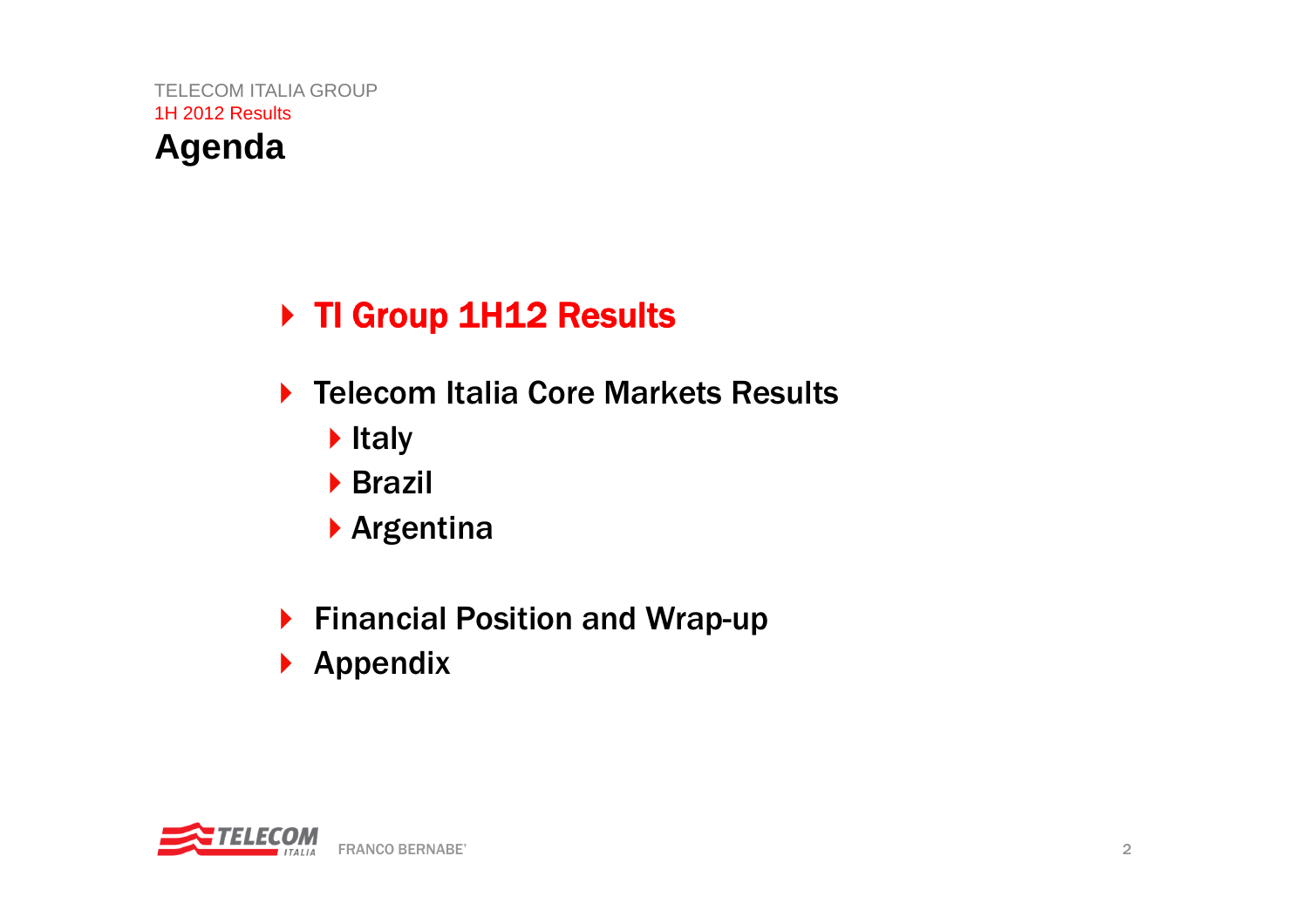### TELECOM ITALIA GROUP1H 2012 Results**TI Group: Revenues & EBITDA trends**

*Euro mln, YoY%*









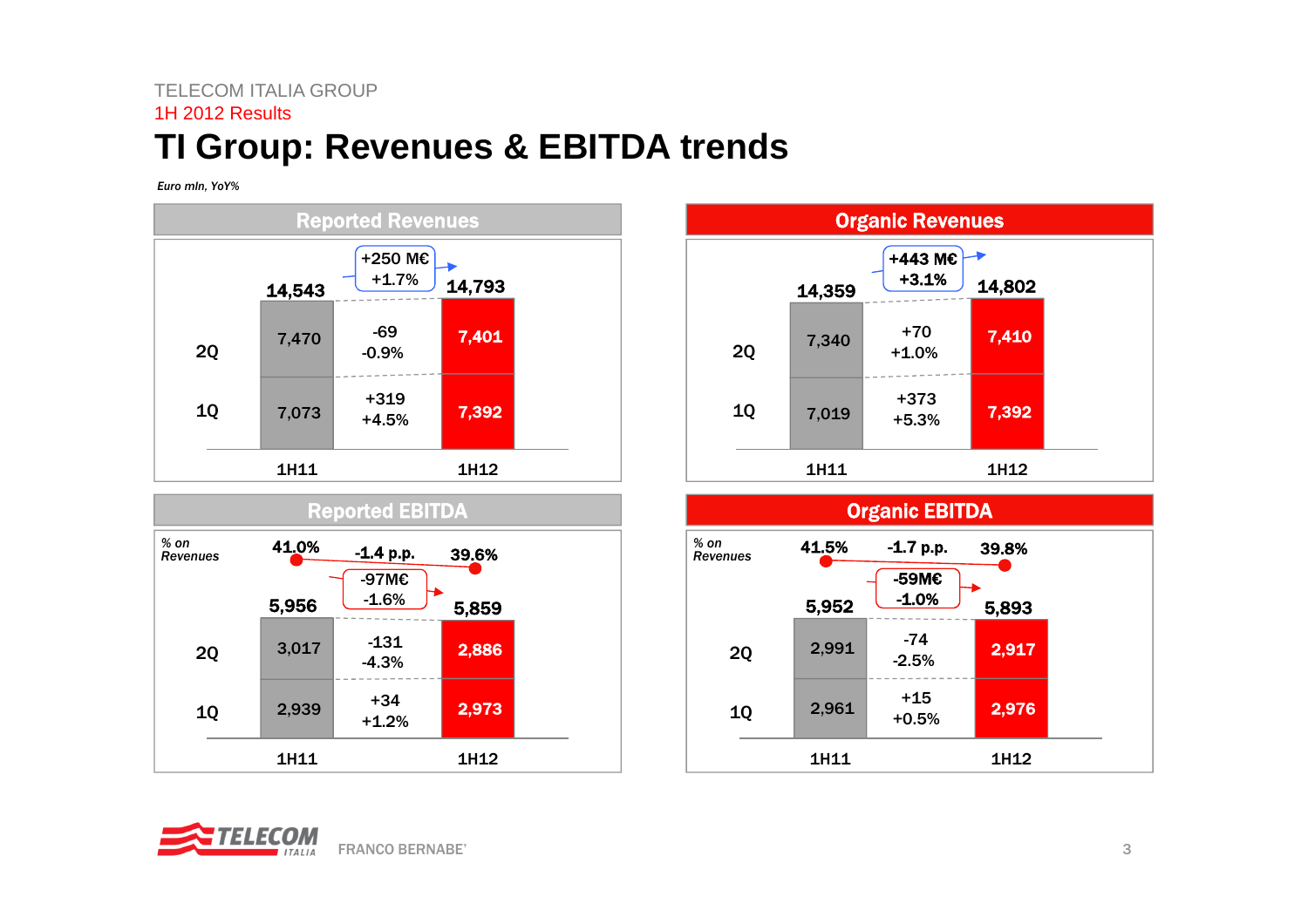### **Net Income Evolution**

*Euro mln* 



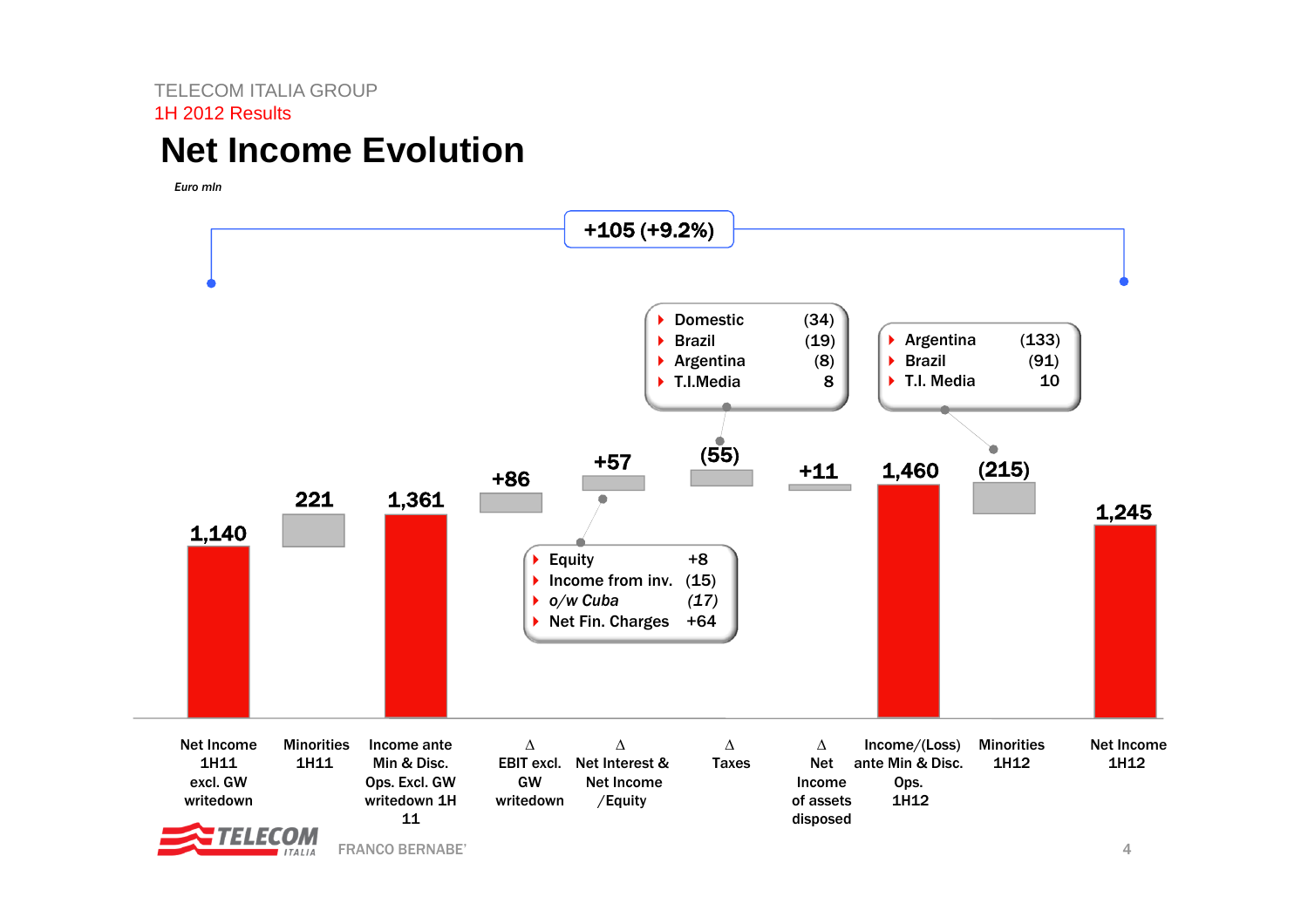### **Free Cash Flow Generation Remains Strong**

*Euro mln, Reported Data*



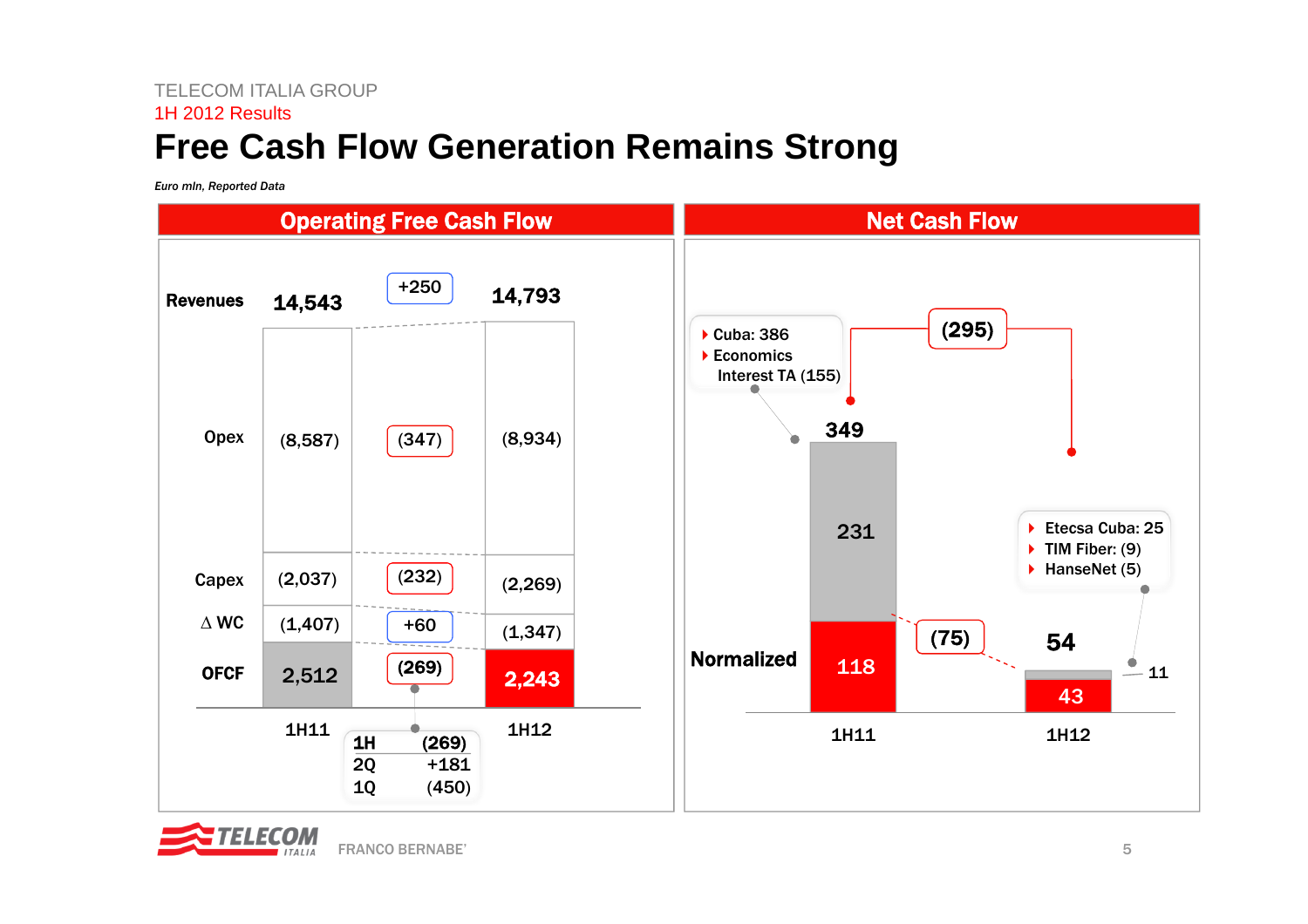### TELECOM ITALIA GROUP1H 2012 Results**Net Debt Evolution**

*Euro mln, Reported Data*





6*acquisition (446€mln), and the incremental economic interest in TA (56€mln)\* Excluding cashout in 2H11 for LTE spectrum in Italy (1,223€mln), AES*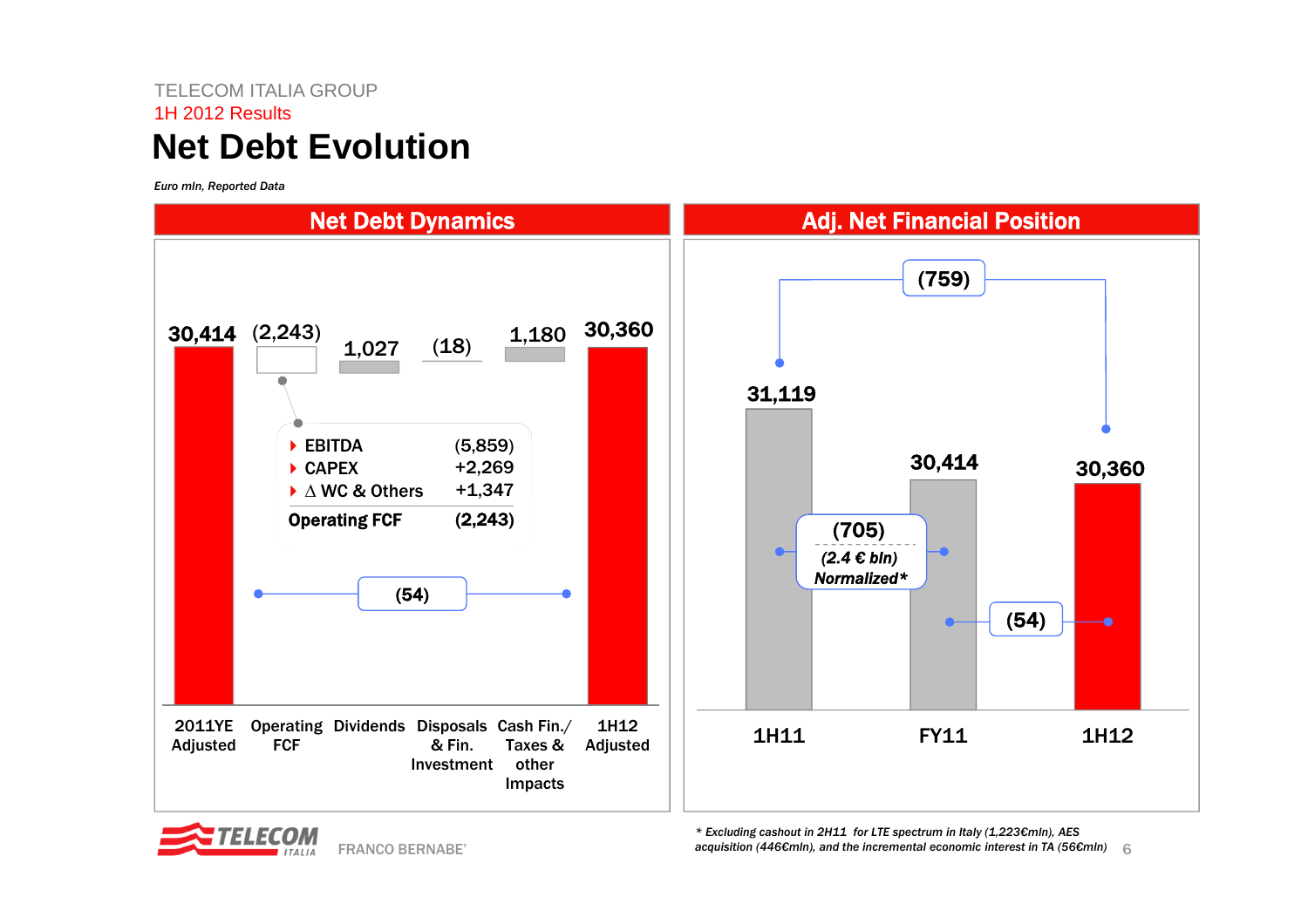## **Agenda**

- ▶ TI Group 1H12 Results
- ▶ Telecom Italia Core Markets Results
	- ▶ Italy
	- Brazil
	- Argentina
- ▶ Financial Position and Wrap-up
- $\blacktriangleright$  Appendix

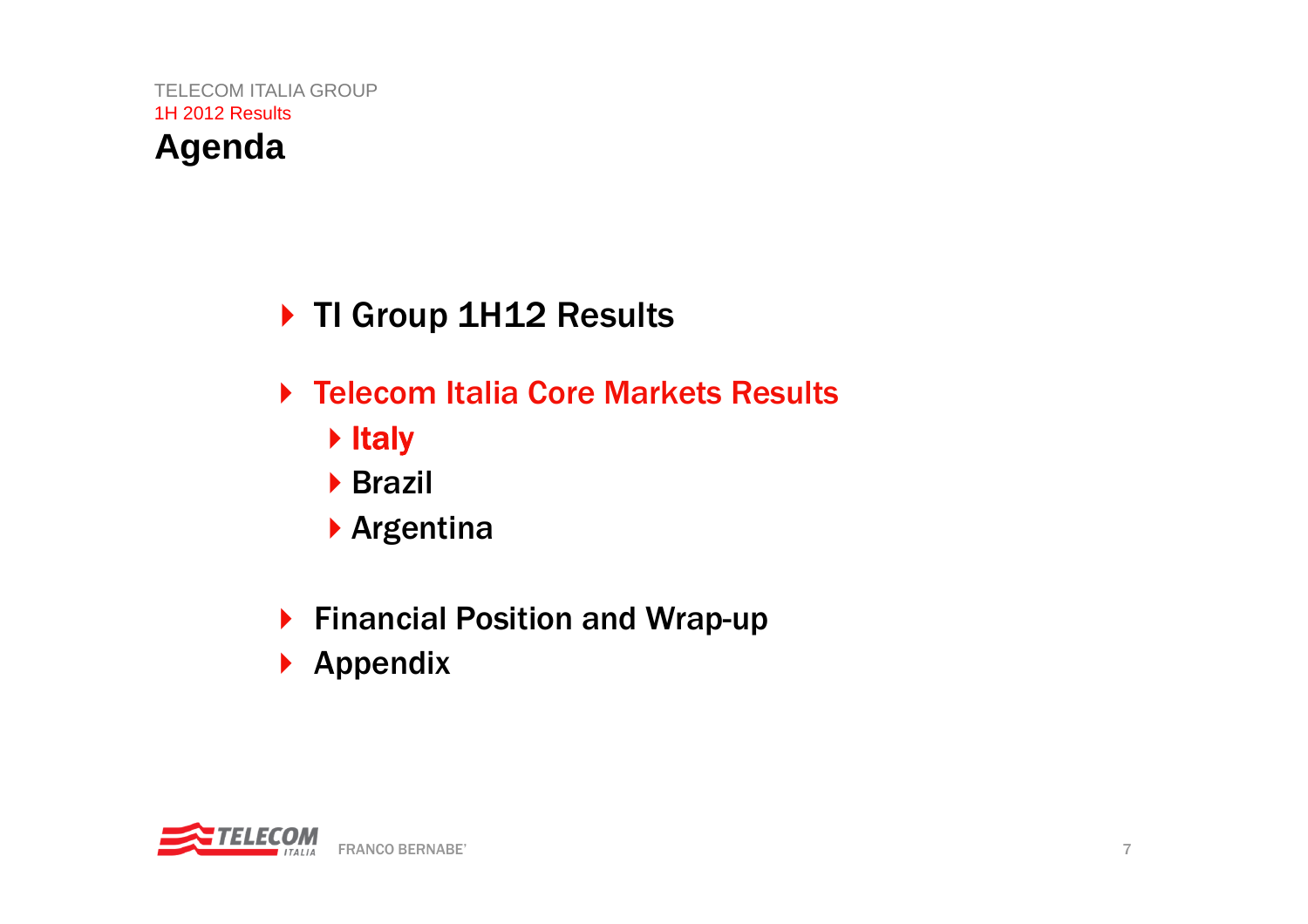### TELECOM ITALIA GROUP1H 2012 Results**Italy: Revenues & EBITDA Trends**

*Euro mln, Organic Data, YoY %*





*\* Normalized data for bad weather and calendar discontinuity*



Improvement in complex conditions

- ▶ Sound trend on a normalized basis: 3.0% YoY in 2Q12 vs 3.4% YoY in 1Q12, despite business segment results heavily impacted by macro context
- ▶ Fixed: Positive impact from Pricing Simplification; Retail Line Losses per Quarter reduced vs 1Q12. Retail Market Share defended (~66% vs ~67% 2Q11)
- ▶ Mobile: Costumer Base increased by ~1 mln SIMs in the last 12 months with <sup>a</sup> stable percentage of calling base (~ 80%)

#### Value-driven focus on BB

- ▶ Fixed BB: growing retail ARPU both QoQ and YoY, while a substantially stable quality customer base (52% retail market share on accesses) supports TI's value strategy
- Smartphone penetration is moving towards 20% of consumer CB, while 70% of small screen users has <sup>a</sup> data package

#### Developing Innovation

 While FTTCab investments are proceeding in first main 30 cities, active clients with <sup>a</sup> SuperInternet offer are ~500K, indicating that our UBB offers can meet <sup>a</sup> real need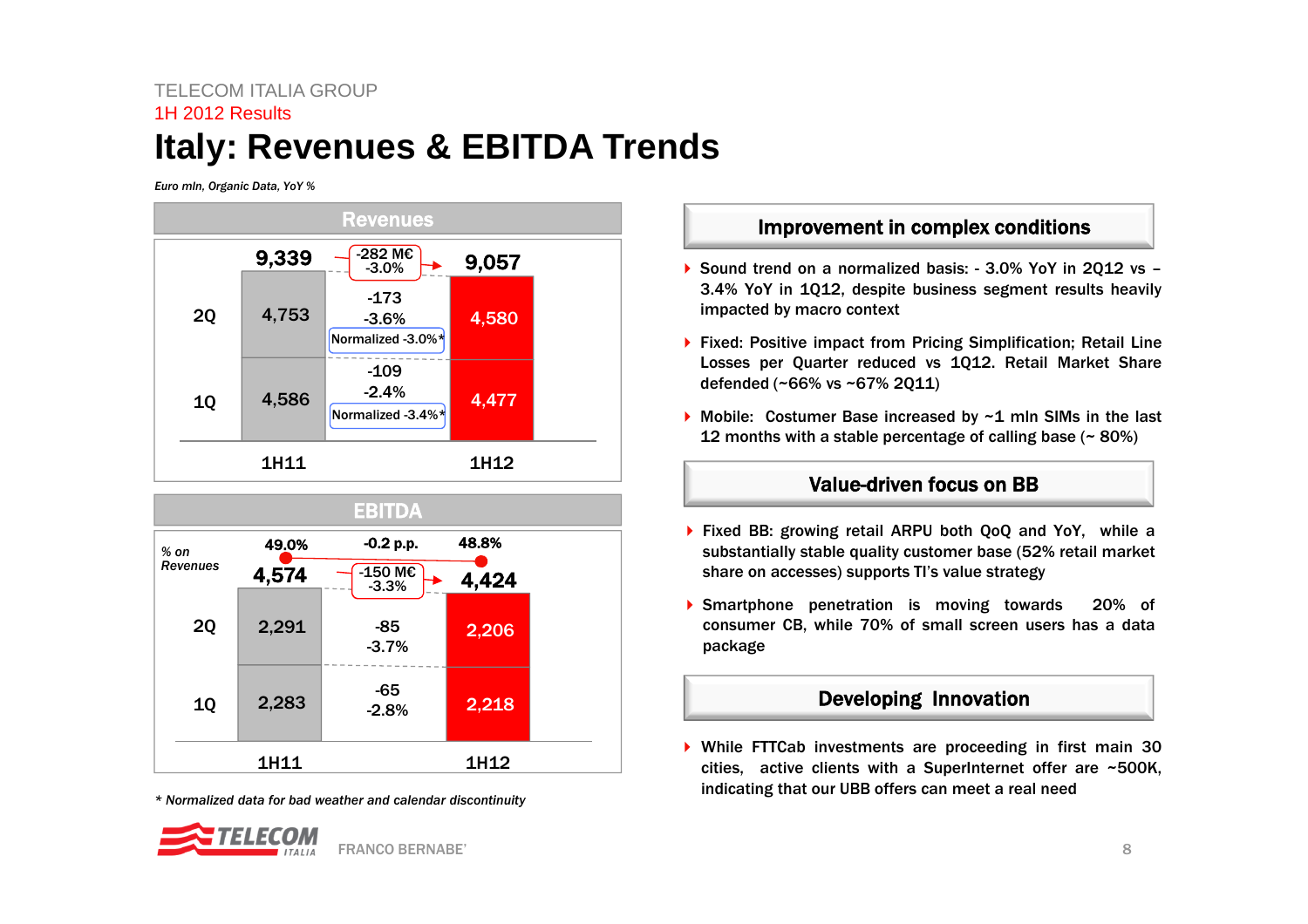### **New EC Regulation: Stable Prices on Copper Access and a more suitable NGN Wholesale Pricing Environment**

|               | <b>Europe</b>                                                                                                                                                                                                                                                                                                                                                                                                        | <b>Telecom Italia</b>                                                                                                                                                                                                                                                                                                                                                                                                                       |
|---------------|----------------------------------------------------------------------------------------------------------------------------------------------------------------------------------------------------------------------------------------------------------------------------------------------------------------------------------------------------------------------------------------------------------------------|---------------------------------------------------------------------------------------------------------------------------------------------------------------------------------------------------------------------------------------------------------------------------------------------------------------------------------------------------------------------------------------------------------------------------------------------|
| <b>Copper</b> | The EC issued a clear statement of how it plans to<br>regulate copper and fibre until 2020, in order to promote<br>a consistent and stable framework in Europe<br>According to the EC, copper unbundling prices in Europe<br>could gradually converge (indicatively, in the $\sim$ 9€/month<br>area), with some differences in pricing allowed for single<br>countries                                               | It's wholesale copper service income will stabilize<br>around its current LLU monthly fee at 9.28€/month,<br>which is in line with the European average<br>• This will ensure full economic consistency with TI's 2012-<br>14 Plan $*$                                                                                                                                                                                                      |
| <b>NGAN</b>   | «Technological Neutrality»<br>The EC does not favour any specific technology to meet the<br>digital agenda targets (e.g. no preference among<br>FTTCab/FTTH, etc.)                                                                                                                                                                                                                                                   | TI's 2-step strategy on NGAN:<br>Step 1: FITCab in 100 cities by 2014; 30 cities by<br>1H2013<br><b>Step 2: FTTH</b> with a selective and market-driven<br>approach                                                                                                                                                                                                                                                                         |
|               | <b>"Equivalence of Input" and NGN Wholesale Pricing »</b><br>Non-discrimination Recommendation to ensure equivalence<br>of access. Once the right conditions are imposed by<br>Regulators (i.e. equivalence of input obligations and<br>replicability tests), and where there is an adequate<br>competitive context, EC proposes that NRAs do not need to<br>apply cost orientation to NGA wholesale access services | $\blacktriangleright$ «Equivalence of output» already granted by TI for copper<br>will also be implemented for NGAN, thanks to «Open<br>Access» Undertakings (2008)<br>$\blacktriangleright$ «Equivalence of input» may be an alternative approach of<br>higher complexity for specific wholesale services<br>Removal of cost-oriented obligation: flexibility for NGAN<br>wholesale pricing, in compliance with the margin<br>squeeze test |

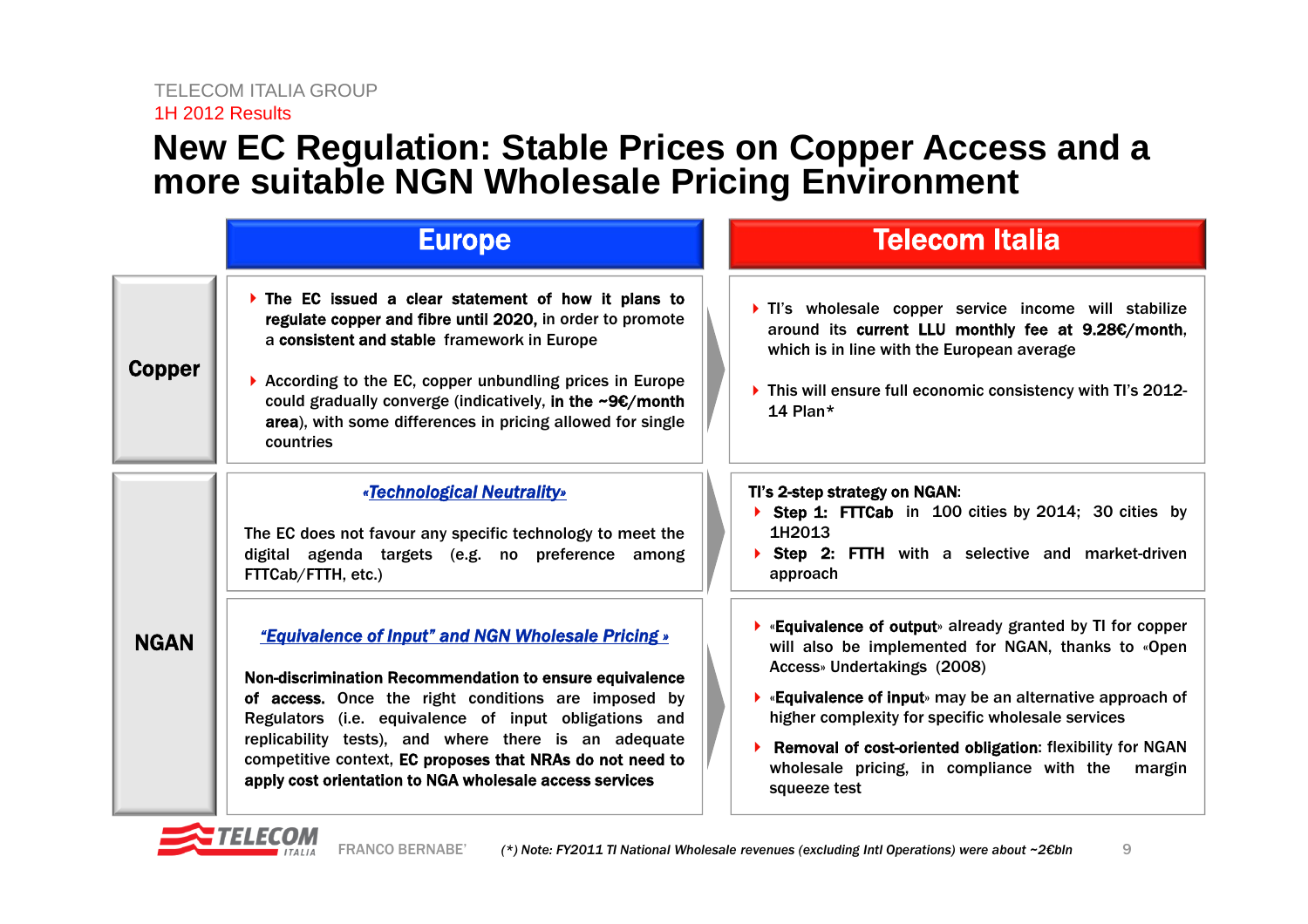## **Agenda**

## ▶ TI Group 1H12 Results

- ▶ Telecom Italia Core Markets Results
	- $\blacktriangleright$  Italy
	- Brazil
	- Argentina
- ▶ Financial Position and Wrap-up
- $\blacktriangleright$  Appendix

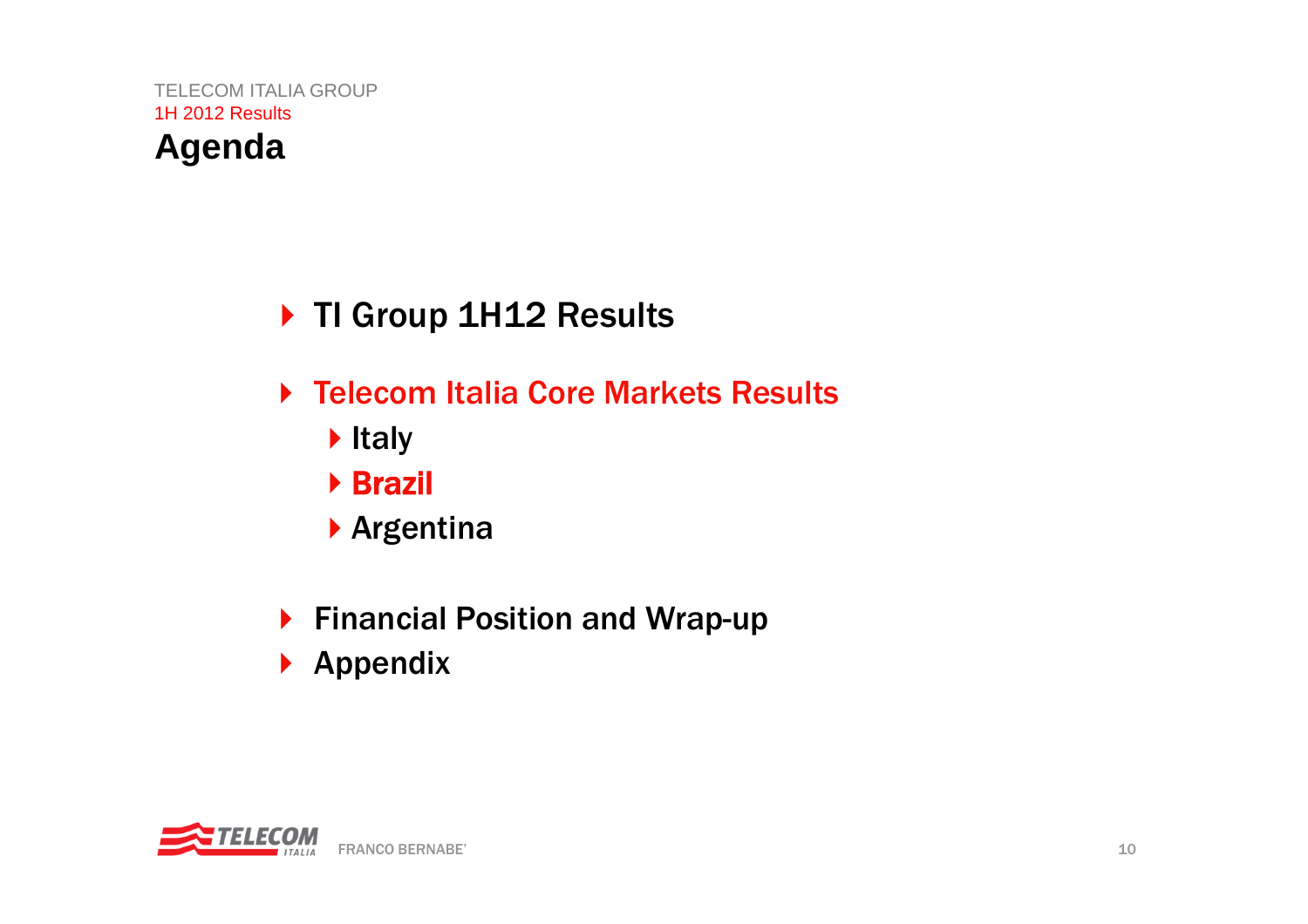### TELECOM ITALIA GROUP1H 2012 Results**Brazil: Revenues & EBITDA Trends**

*Euro mln, Organic Data, YoY%*







#### Size & Market

- ▶ TIM Brasil confirmed as #2 operator with around 69 million lines (about 1.7 million added in the Quarter)
- ▶ Market Share on Net Adds: 28.5% in June, 31.2% in 2012
- ▶ SAC/ARPU ratio declining by 6.7% YoY

#### Revenue Growth

- Sound Voice Outgoing Revenues trend, with double-digit growth in volume
- Growth on VAS revenues stands out in the forties (+40% YoY in 2Q), driven by continued smart/web phone penetration increase (now at <sup>~</sup>35%, up from <sup>~</sup>31% in 1Q12)
- VAS/ARPU ratio increasing QoQ and YoY. In 2Q12 Data Revenues reached 18.7% of gross mobile service revenues against 14.6% in 2Q11

#### Value Creation

- ▶ Consistent EBITDA performance: +10%YoY in the first half, in line with FY12 guidance; Service EBITDA margin stable YoY
- ▶ Solid OpFCF in the second quarter, at around 8% on **Revenues**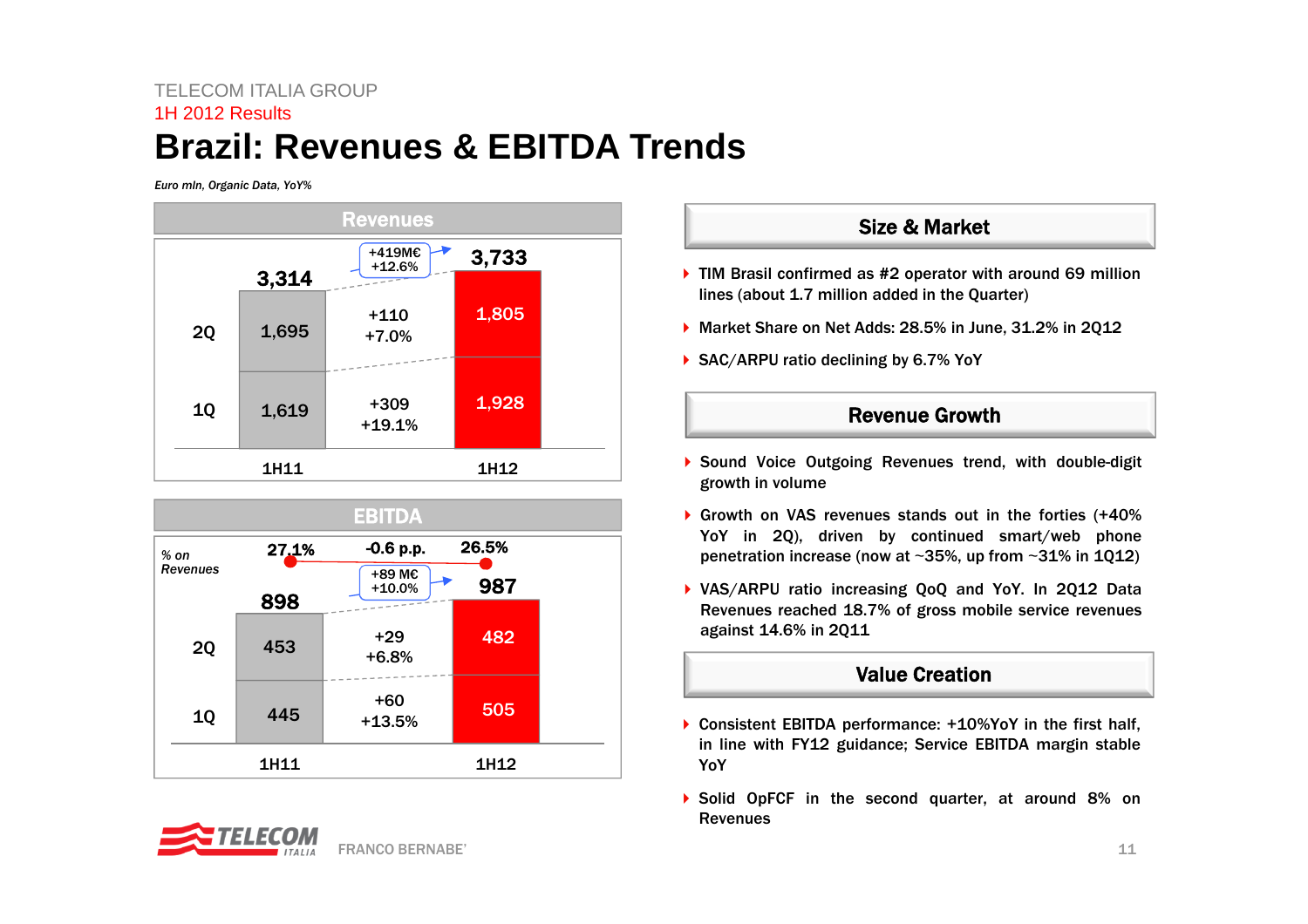## **Agenda**

## ▶ TI Group 1H12 Results

- ▶ Telecom Italia Core Markets Results
	- $\blacktriangleright$  Italy
	- **Brazil**
	- Argentina
- ▶ Financial Position and Wrap-up
- $\blacktriangleright$  Appendix

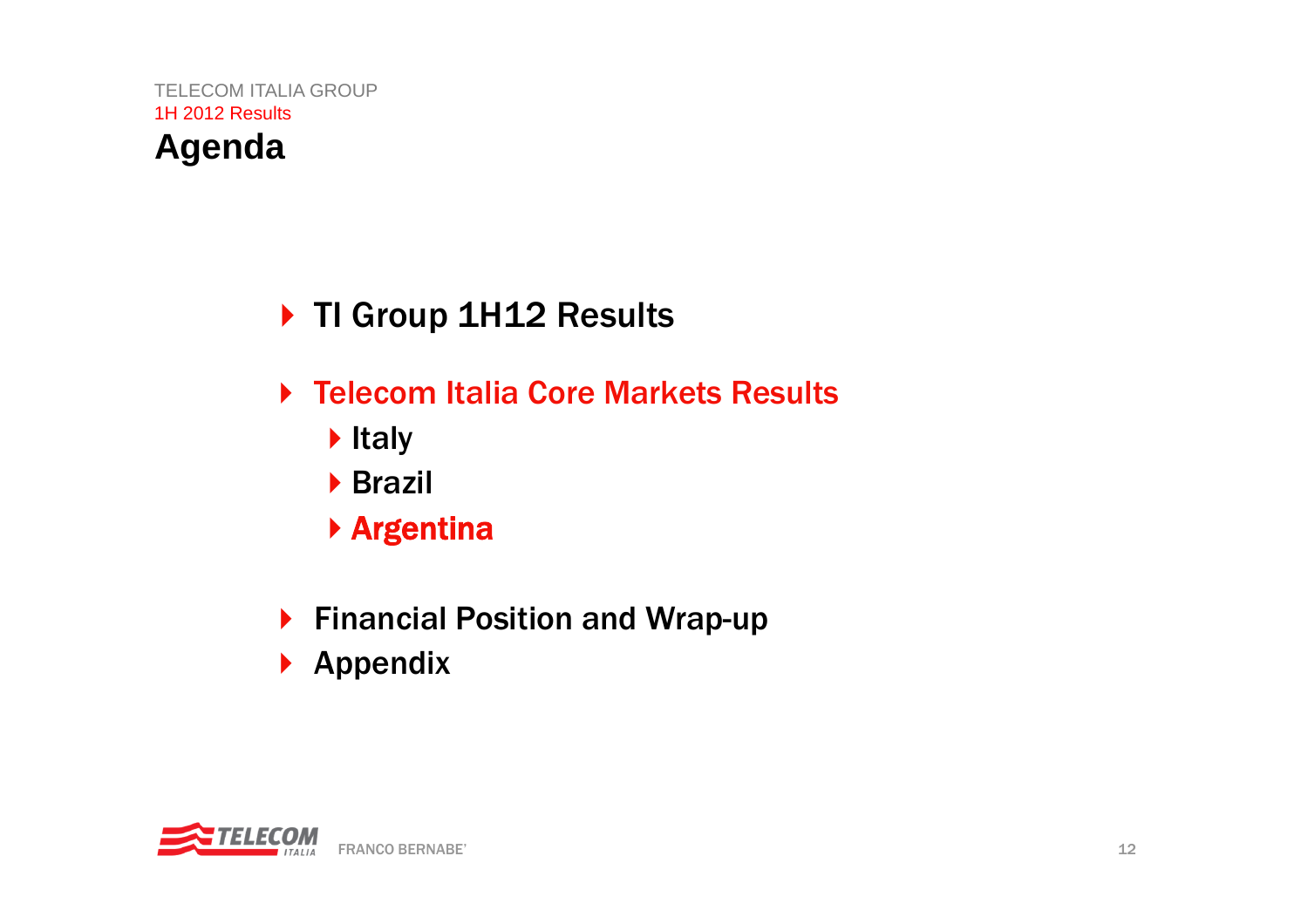### TELECOM ITALIA GROUP1H 2012 Results**Argentina: Revenues & EBITDA Trends**

*Euro mln, Organic Data, YoY%*





#### **Size**

- ▶ #1 Mobile Operator in revenues share
- ▶ Sound growth in Mobile Market: @ 18.7 mln clients
- Fixed Business: still solid performance in BB net adds (around +30K vs 1Q12)

#### Revenue Growth

- ▶ Strong ARPU growth for Personal : +13% 1H12 vs 1H11
- Mobile Internet revenues up more than 80% YoY in 1H12
- ▶ Sound Broadband growth: +14% BB ARPU 1H12 vs 1H11
- ▶ Launch of cloud services for corporate ICT

#### Value Creation

- ▶ 1H12 EBITDA Growth +8.9% YoY; MNP implementation required stronger commercial efforts with <sup>a</sup> focus on high value acquisition and customer retention
- ▶ Sound EBITDA-Capex generation: +4.5% YoY

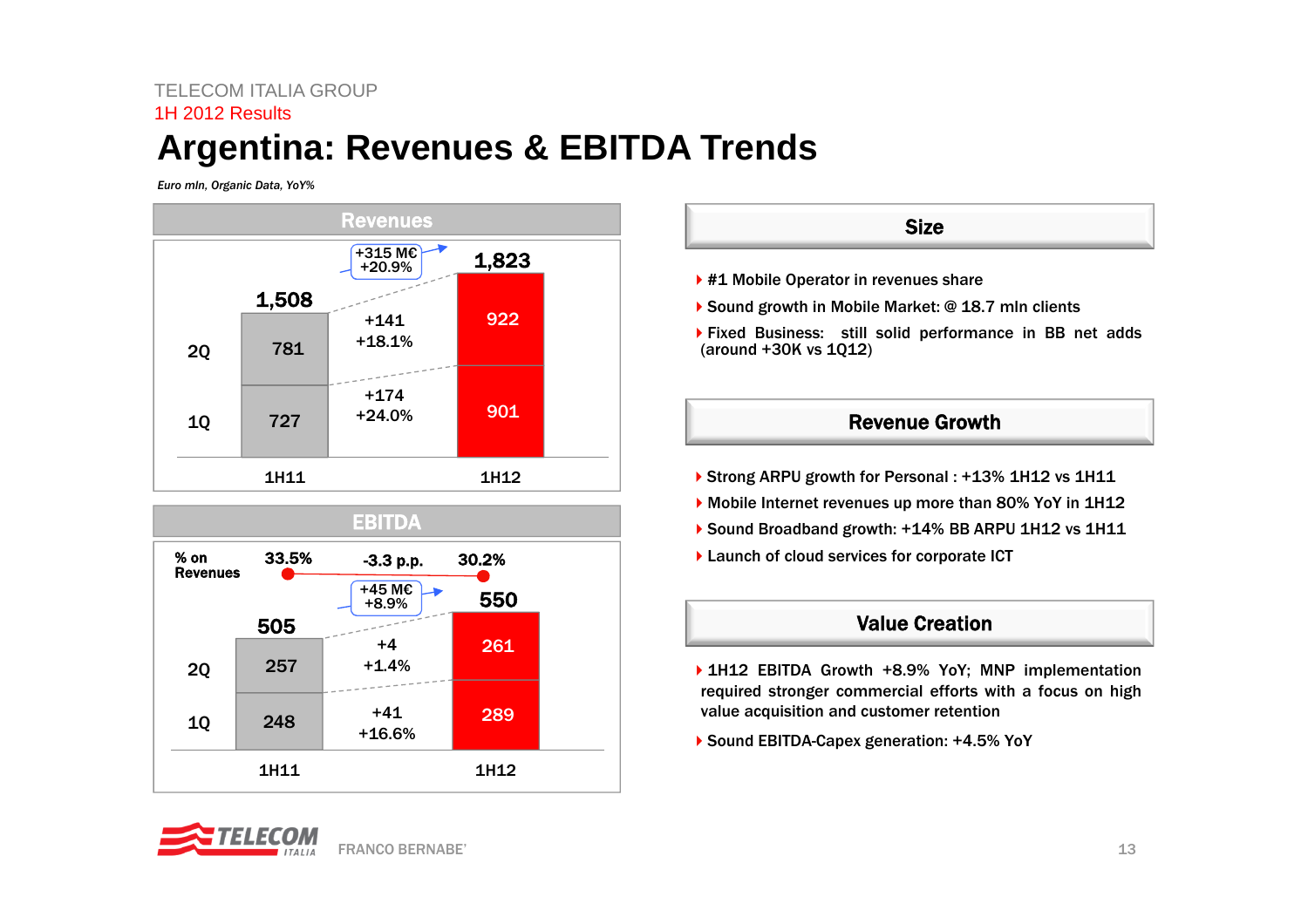## **Agenda**

## ▶ TI Group 1H12 Results

- ▶ Telecom Italia Core Markets Results
	- $\blacktriangleright$  Italy
	- **Brazil**
	- Argentina

## ▶ Financial Position and Wrap-up

 $\blacktriangleright$  Appendix

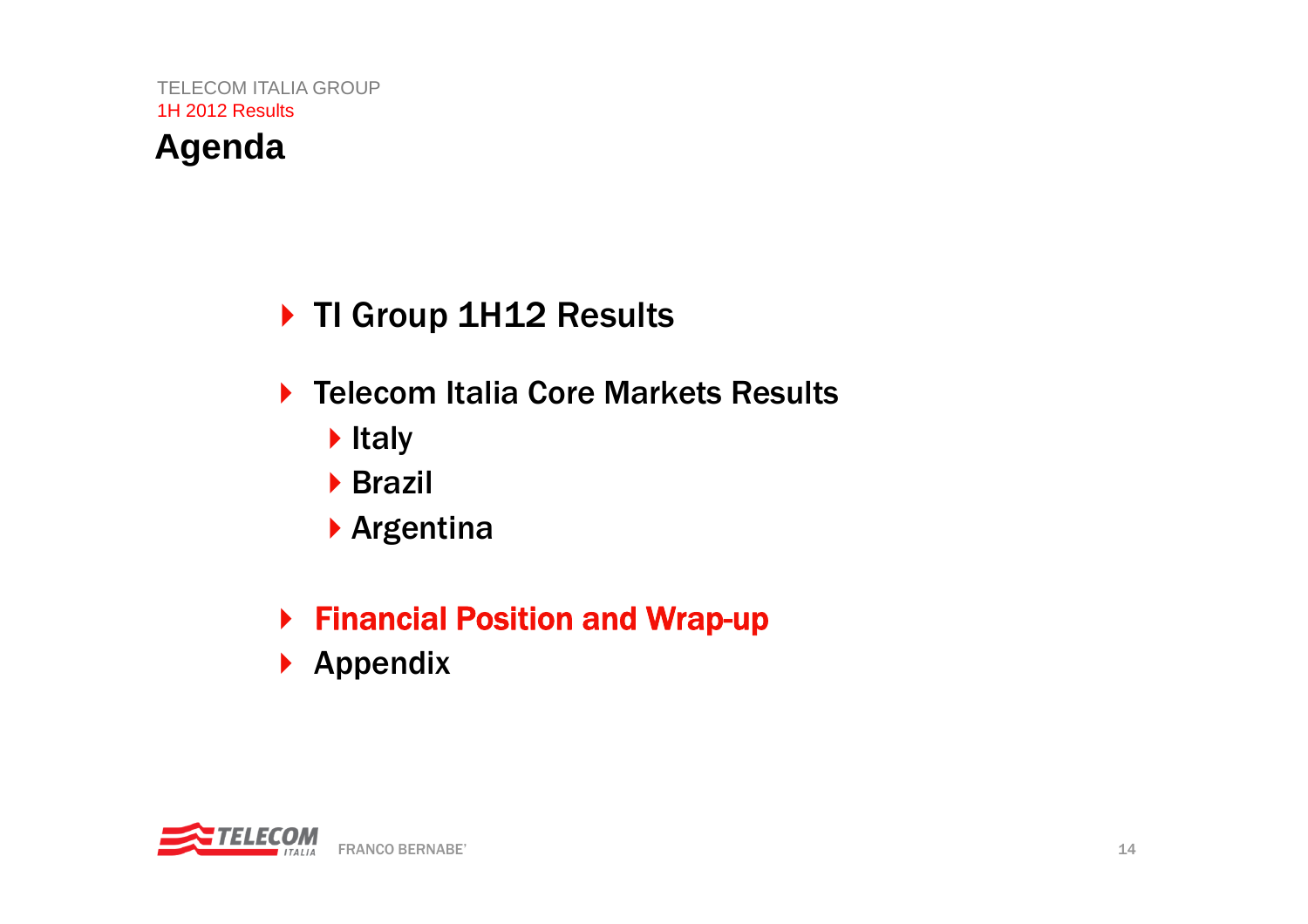### TELECOM ITALIA GROUP1H 2012 Results**Financial Position and Wrap-Up**

#### Cash Flow Generation on Track

- ▶ In excess of Euro 1bln 2Q12 Group Dividend net cash-out entirely financed from Operations
- ▶ 1H12 YoY lower Working Capital absorption according to FY target and recovering from 1Q12 trend
- ▶ TI Media disposal progressing
- ▶ Domestic MTR >50% cut to be broadly neutralized on an EBITDA level
- Latam to continue operating on <sup>a</sup> self-financed basis

#### Ongoing Liquidity Efficiently Ensured

- ▶ Portion of Euro 4bln in Flagship Bank Facility extended until 2017, more than fully covering funded 2014 bank maturities well in advance
- ▶ Euro 1.5bln Bonds recently issued in line with Group's average 5.4% cost of funding
- ▶ About Euro 800mln short-maturity Bonds bought-back yield future interest cost savings



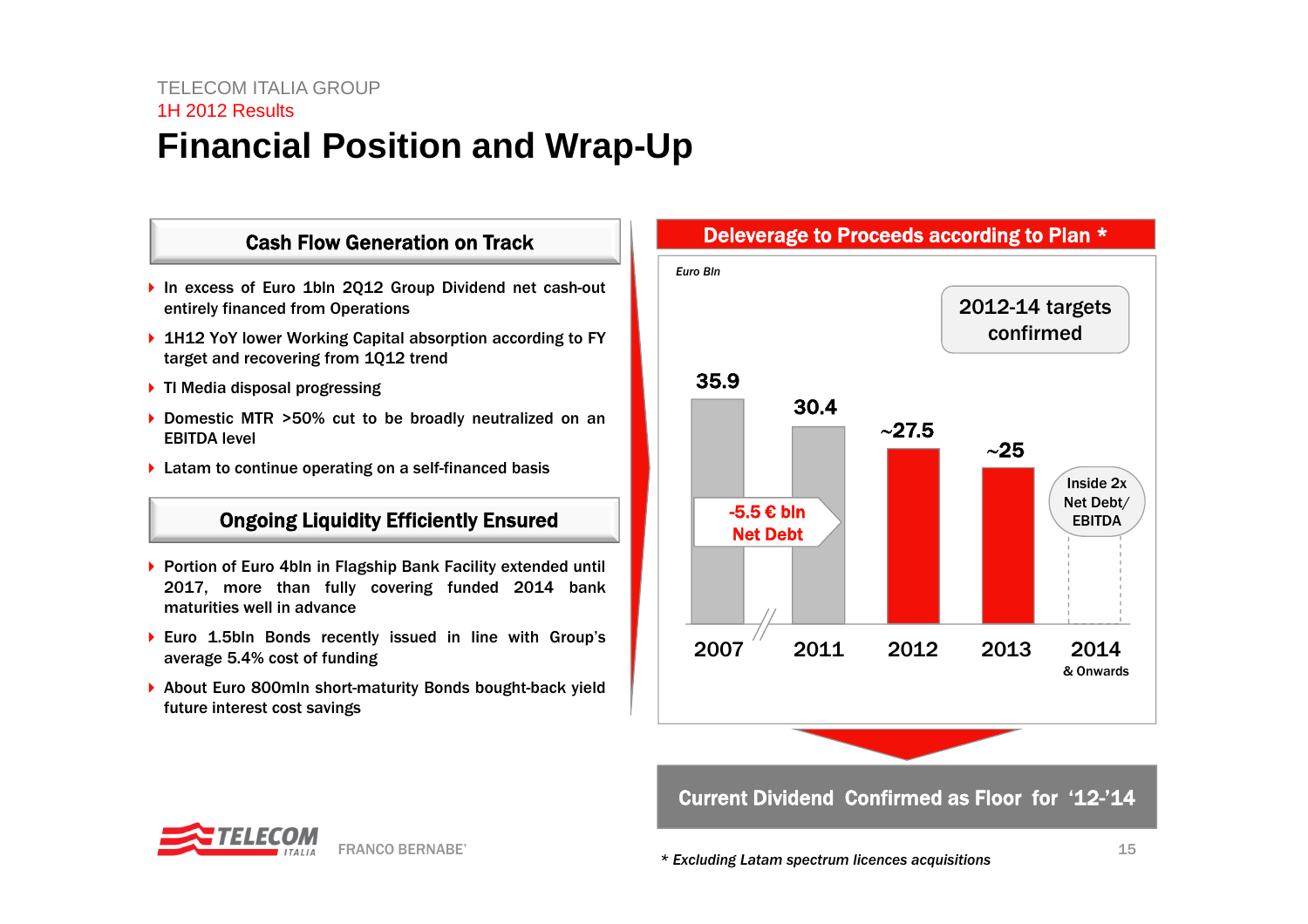## **Agenda**

- ▶ TI Group 1H12 Results
- ▶ Telecom Italia Core Markets Results
	- $\blacktriangleright$  Italy
	- **Brazil**
	- Argentina
- ▶ Financial Position and Wrap-up
- $\blacktriangleright$  Appendix

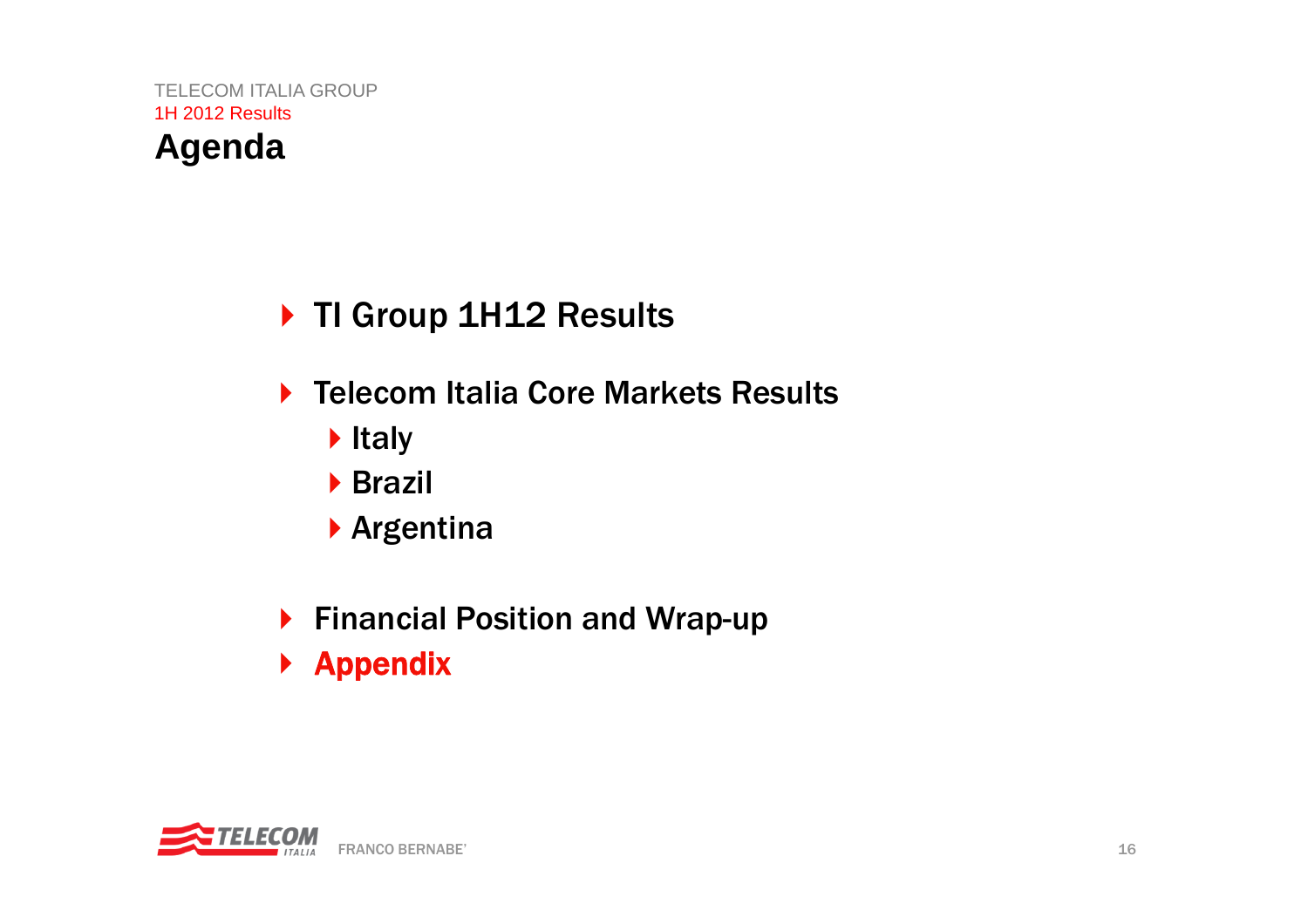### **Telecom Italia Group – FY 2012 and 2012-14 Plan Key Guidance**

| Organic Data*                      |                                              |  |  |  |  |  |  |
|------------------------------------|----------------------------------------------|--|--|--|--|--|--|
| TI Group - FY 2012 Key Guidance    |                                              |  |  |  |  |  |  |
| <b>Revenues</b>                    | <b>Stable</b>                                |  |  |  |  |  |  |
| <b>EBITDA</b>                      | <b>Broadly Stable</b>                        |  |  |  |  |  |  |
| NFP Adj.**<br>$\sim$ 27.5 € bln    |                                              |  |  |  |  |  |  |
| Organic Data*                      |                                              |  |  |  |  |  |  |
|                                    | TI Group - 2012-14 Plan Key Guidance **      |  |  |  |  |  |  |
| <b>EBITDA-Capex</b><br>cum '12-'14 | >22 € bln                                    |  |  |  |  |  |  |
| <b>Capex</b><br>cum '12-'14        | >15 € bln                                    |  |  |  |  |  |  |
| NFP Adj.<br>2012-'14               | FY 2012: ~ 27.5 € bln<br>FY 2013: ~ 25 € bln |  |  |  |  |  |  |

\*exchange rates 2011 (R\$/€ 2.33; ARS/€5.74), excluding impact from non-organic items

\*\* excluding Latam spectrum licences

\*\*\* reported figure

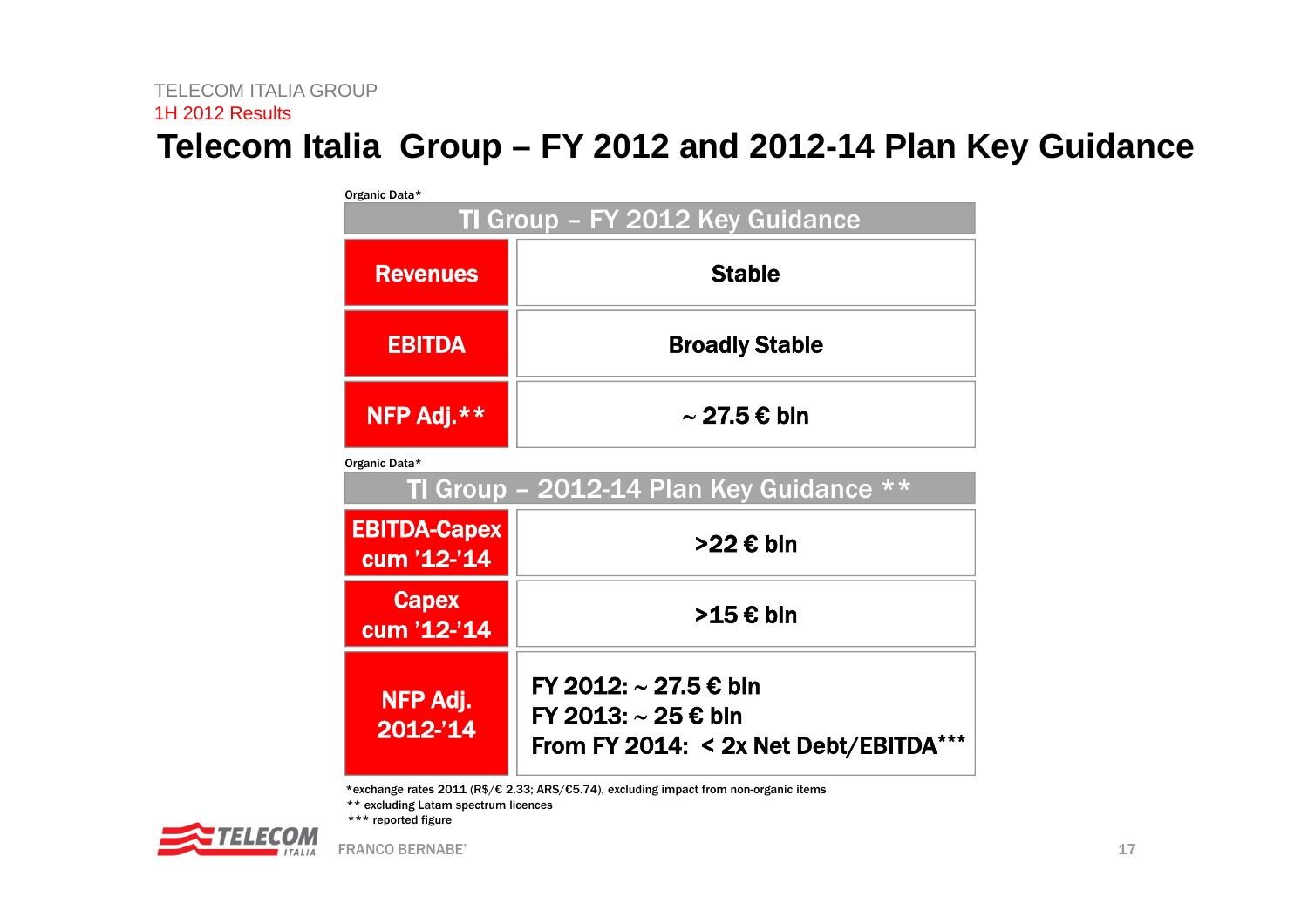#### TELECOM ITALIA GROUP

#### 1H 2012 Results

### **TI Group – Revenues Evolution**



*\* Average Exchange rate (Real/Euro): 2.42 in 2012, 2.29 in 2011 \* \* Average Exchange rate (Peso/Euro): 5.69 in 2012, 5.68 in 2011*

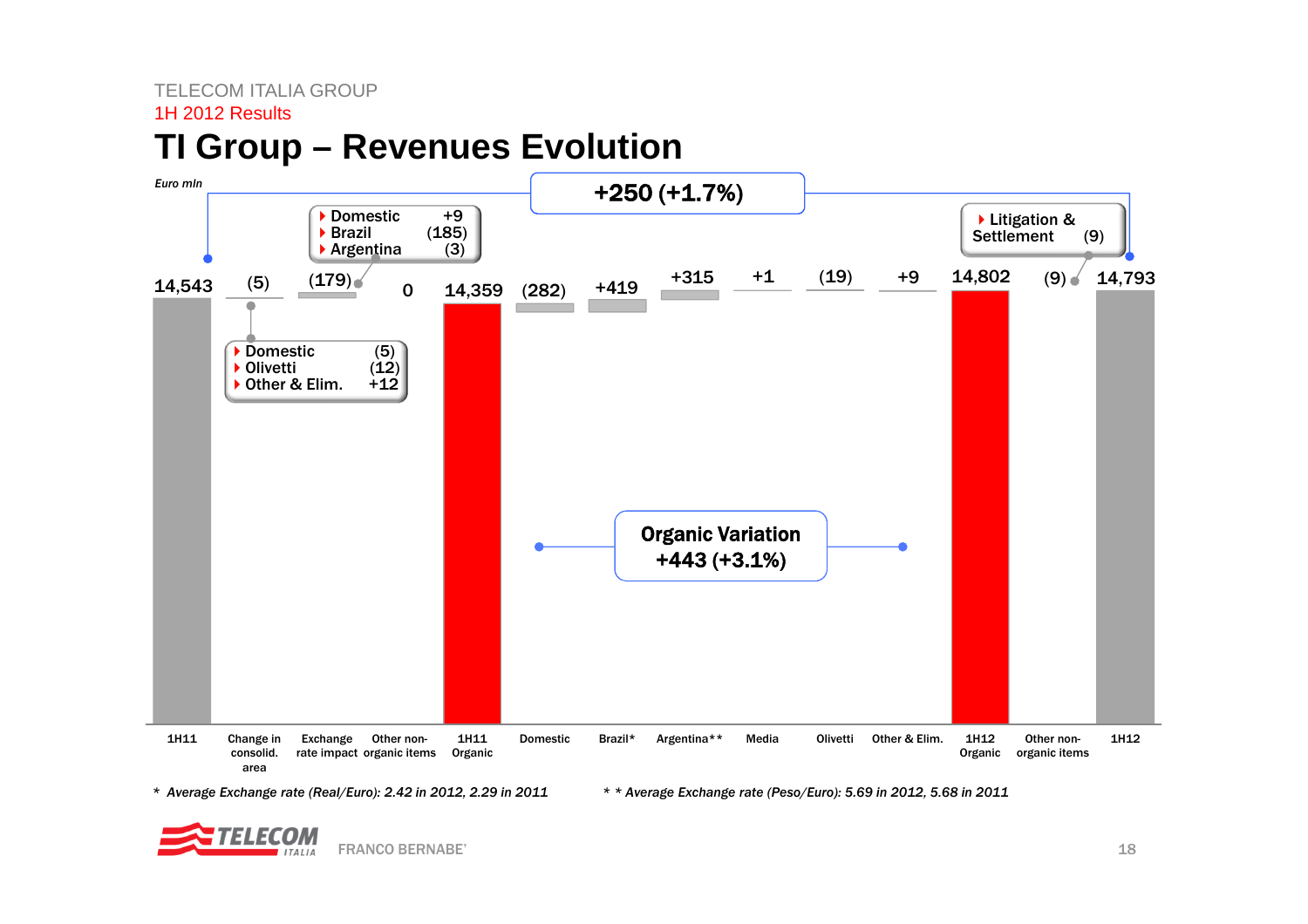

*\* Average Exchange rate (Real/Euro): 2.42 in 2012, 2.29 in 2011 \* \* Average Exchange rate (Peso/Euro): 5.69 in 2012, 5.68 in 2011*

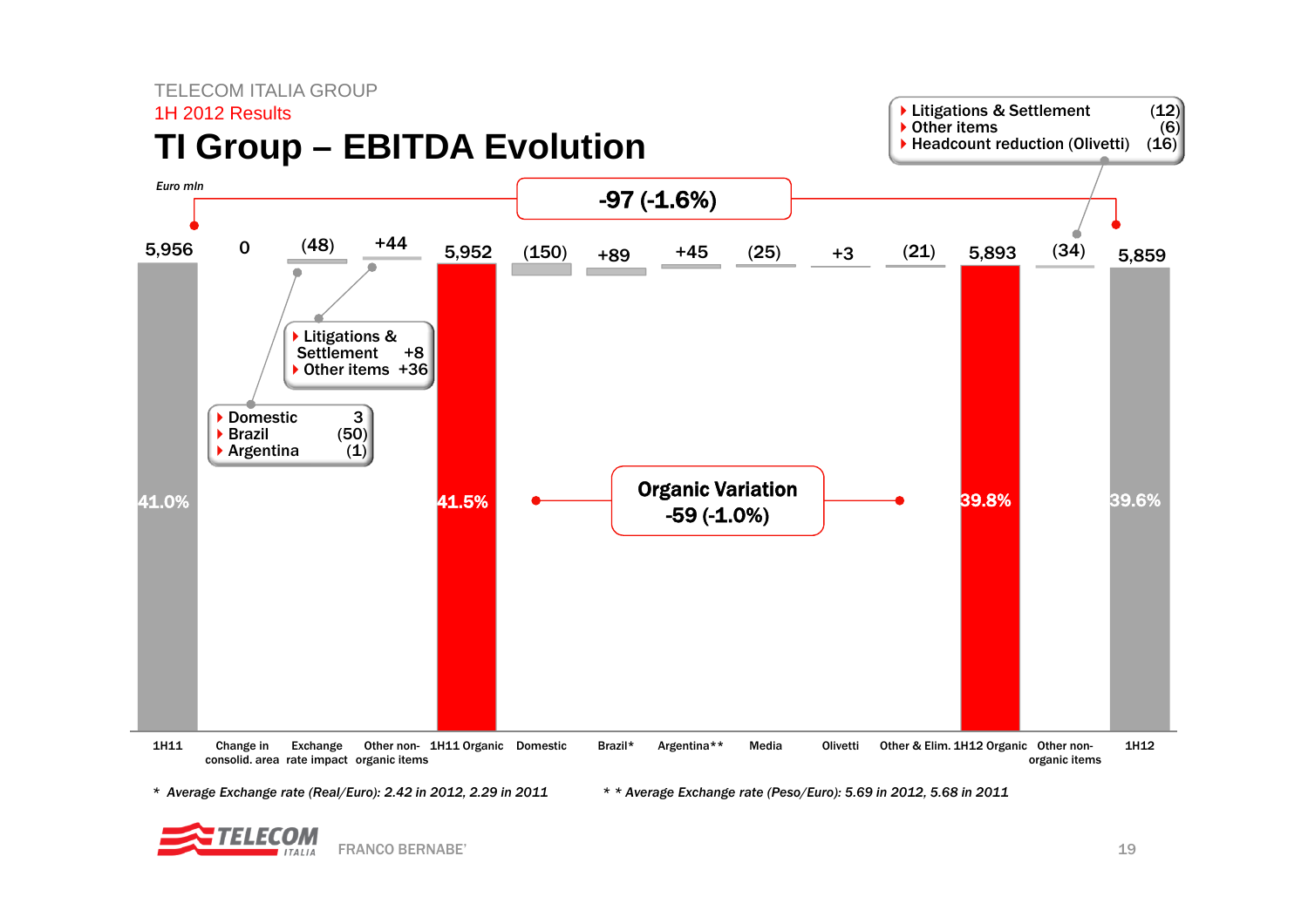### TELECOM ITALIA GROUP1H 2012 Results**TI Group – Ebit Evolution**

*Euro mln* 



*\* Average Exchange rate (Real/Euro): 2.42 in 2012, 2.29 in 2011 \* \* Average Exchange rate (Peso/Euro): 5.69 in 2012, 5.68 in 2011*

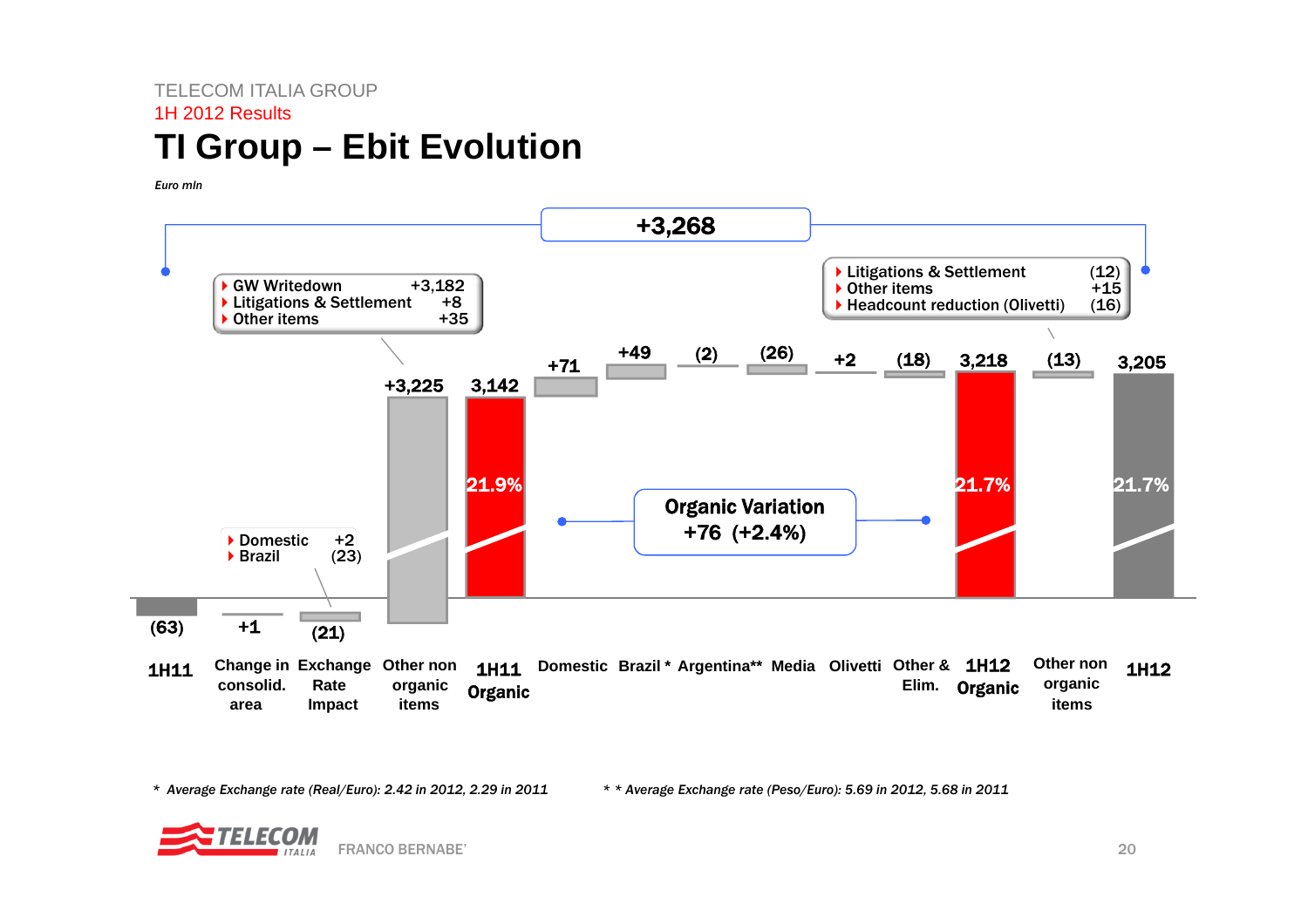#### TELECOM ITALIA GROUP

#### 1H 2012 Results

### **Robust Liquidity Margin and Well-Distributed Debt Maturities**



(\*) §36.341 mln is the nominal amount of outstanding medium-long term debt by adding IAS adjustments (€1.183 mln) and current liabilities (€ 905 mln), the gross debt figure of € 38.429 mln is reached.

N.B. Debt maturities are net of €469 mln (face value) of repurchased own bonds (of which €254 mln related to bonds due in the next 24 months).

N.B. Debt maturities "Within 2012" including €777 mln (face value) of repurchased own bonds occurred in July 2012 originally due in 2013 (€ 445 mln) and 2014 (€ 332 mln).

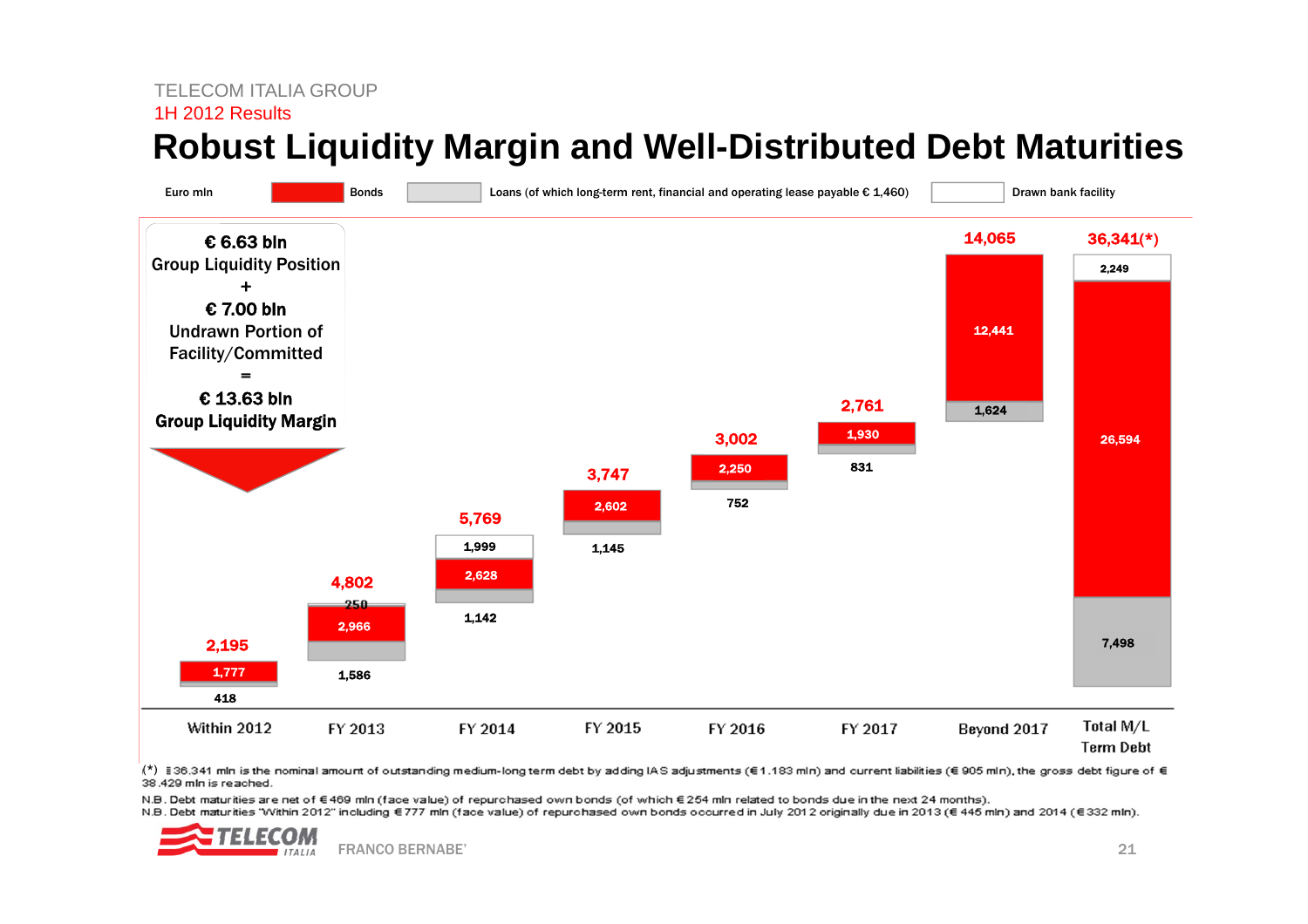### TELECOM ITALIA GROUP1H 2012 Results**Well Diversified and Hedged Debt**



*N.B.The figures are net of the adjustment due to the fair value measurement of derivatives and related financial liabilities/assets, as follows:*

*- the impact on Gross Financial Debt is equal to 2,580 €/mln (of which 704 €/mln on bonds)*

*- the impact on Financial Assets is equal to 2,155 €/mln*

*Therefore, the Net Financial Indebtedness is adjusted by 425 €/mln.*

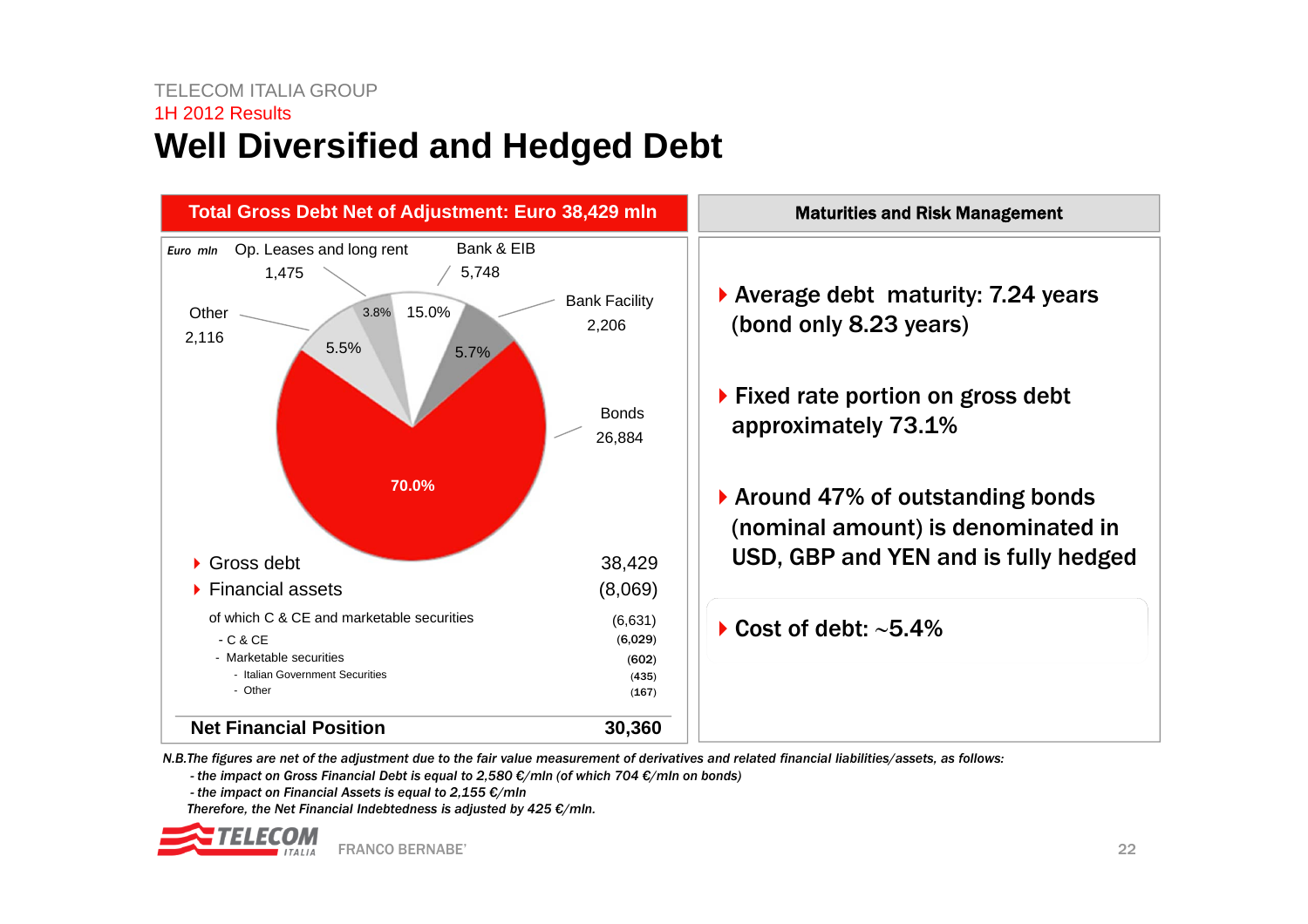### TELECOM ITALIA GROUP 1H 2012 Results **TI Group 1H12 Results - P&L**

*Euro mln – Reported Data*

|                                                    |          | I Half   |               |                         |  |
|----------------------------------------------------|----------|----------|---------------|-------------------------|--|
|                                                    | 2012     | 2011     | $\Delta$ Abs. | Δ%                      |  |
| <b>REVENUES</b>                                    | 14,793   | 14,543   | 250           |                         |  |
| Other Operating Income                             | 108      | 108      |               |                         |  |
| <b>TOTAL REVENUES &amp; OTHER INCOME</b>           | 14,901   | 14,651   | 250           |                         |  |
| Total Purchases of materials and external services | $-6,500$ | $-6,232$ | $-268$        |                         |  |
| Personnel                                          | $-2,006$ | $-1,986$ | $-20$         |                         |  |
| of which payroll                                   | $-1,965$ | $-1,951$ | -14           |                         |  |
| Other operating costs                              | $-897$   | $-843$   | $-54$         |                         |  |
| Capitalized Cost and Others                        | 361      | 366      | $-5$          | 1.7%<br>1.7%<br>$-1.6%$ |  |
| <b>EBITDA</b>                                      | 5,859    | 5,956    | -97           |                         |  |
| % on Revenues                                      | 39.6%    | 41.0%    |               |                         |  |
| Depreciation & Amortization                        | $-2,670$ | $-2,834$ | 164           |                         |  |
| Writedowns and revaluations of non current assets  |          | $-3,182$ | 3,182         |                         |  |
| Gains/losses of non current assets realization     | 16       | -3       | 19            |                         |  |
| <b>EBIT</b>                                        | 3,205    | $-63$    | 3,268         |                         |  |
| % on Revenues                                      | 21.7%    | $-0.4%$  |               |                         |  |
| Income (loss) equity invest. valued equity method  | $-4$     | $-12$    | 8             |                         |  |
| Other income (expenses) from investments           |          | 15       | $-15$         |                         |  |
| Net Financial Income / (Expenses)                  | $-917$   | $-981$   | 64            |                         |  |
| Income before Taxes & Disc. Ops.                   | 2,284    | $-1,041$ | 3,325         |                         |  |
| % on Revenues                                      | 15.4%    | $-7.2%$  |               |                         |  |
| Taxes                                              | $-824$   | $-769$   | -55           |                         |  |
| Income before Disc. Ops.                           | 1,460    | $-1,810$ | 3,270         |                         |  |
| Net income (loss) of assets disposed               | 0        | $-11$    | 11            |                         |  |
| <b>Net Income (ante Minorities)</b>                | 1,460    | $-1,821$ | 3,281         |                         |  |
| % on Revenues                                      | 9.9%     | $-12.5%$ |               |                         |  |
| <b>Minorities</b>                                  | $-215$   | $-221$   | 6             |                         |  |
| <b>Net Income (post Minorities)</b>                | 1,245    | $-2,042$ | 3,287         |                         |  |
| % on Revenues                                      | 8.4%     | $-14.0%$ |               |                         |  |

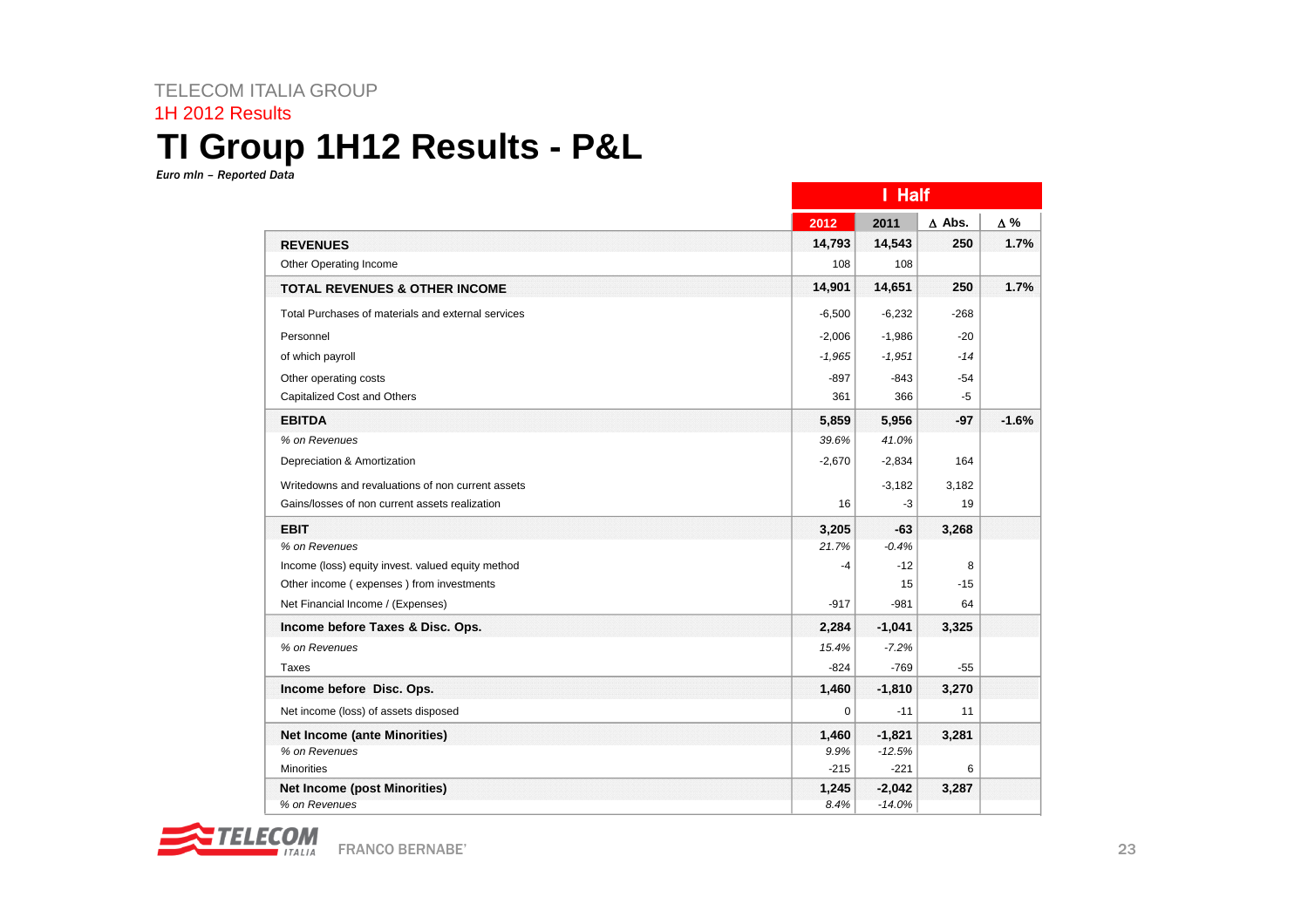#### TELECOM ITALIA GROUP

#### 1H 2012 Results

### **TI Group 1H12 – Main Results by BU**

*Euro mln*

| <b>Reported</b>                     | I Half |        |               |        |  |
|-------------------------------------|--------|--------|---------------|--------|--|
| <b>REVENUES</b>                     | 2012   | 2011   | $\Delta$ Abs. | Δ%     |  |
| <b>Domestic</b>                     | 9,048  | 9,335  | -287          | (3.1)  |  |
| <b>Wireline Domestic</b>            | 6,468  | 6.664  | $-196$        | (2.9)  |  |
| <b>Tim Domestic</b>                 | 3,376  | 3,496  | $-120$        | (3.4)  |  |
| <b>Brazil</b>                       | 3.733  | 3.499  | 234           | 6.7    |  |
| Argentina                           | 1,823  | 1,511  | 312           | 20.6   |  |
| Media                               | 119    | 118    | 1             | 0.8    |  |
| Olivetti                            | 130    | 161    | -31           | (19.3) |  |
| <b>Other Activities &amp; Elim.</b> | -60    | -81    | 21            |        |  |
| <b>Group</b>                        | 14.793 | 14,543 | 250           | 1.7    |  |

|                                     |       | I Half |               |        |  |
|-------------------------------------|-------|--------|---------------|--------|--|
|                                     | 2012  | 2011   | $\Delta$ Abs. | Δ%     |  |
| <b>EBITDA</b>                       |       |        |               |        |  |
| <b>Domestic</b>                     | 4,406 | 4,527  | $-121$        | (2.7)  |  |
| <b>Brazil</b>                       | 987   | 948    | 39            | 4.1    |  |
| Argentina                           | 550   | 506    | 44            | 8.7    |  |
| Media                               | $-16$ | 9      | $-25$         |        |  |
| Olivetti                            | $-38$ | $-25$  | $-13$         | (52.0) |  |
| <b>Other Activities &amp; Elim.</b> | $-30$ | 9      | $-21$         |        |  |
| <b>TI Group</b>                     | 5,859 | 5,956  | $-97$         | (1.6)  |  |
| <b>EBITDA MARGIN</b>                | 39.6% | 41.0%  | $-1.4$ pp     |        |  |

FRANCO BERNABE'

| प/∶<br>. . | $ CDM$ |
|------------|--------|
|            | ITAIIA |

| <b>Organic</b>                      |        | l Half |               |        |  |
|-------------------------------------|--------|--------|---------------|--------|--|
|                                     | 2012   | 2011   | $\Delta$ Abs. | Δ%     |  |
| <b>REVENUES</b>                     |        |        |               |        |  |
| <b>Domestic</b>                     | 9,057  | 9,339  | $-282$        | (3.0)  |  |
| <b>Wireline Domestic</b>            | 6,477  | 6,668  | -191          | (2.9)  |  |
| <b>Tim Domestic</b>                 | 3,376  | 3,496  | -120          | (3.4)  |  |
| <b>Brazil</b>                       | 3,733  | 3,314  | 419           | 12.6   |  |
| Argentina                           | 1,823  | 1,508  | 315           | 20.9   |  |
| Media                               | 119    | 118    | 1             | 0.8    |  |
| <b>Olivetti</b>                     | 130    | 149    | $-19$         | (12,8) |  |
| <b>Other Activities &amp; Elim.</b> | -60    | -69    | 9             |        |  |
| <b>TI Group</b>                     | 14.802 | 14.359 | 443           | 3,1    |  |

|                                     | I Half |       |               |       |
|-------------------------------------|--------|-------|---------------|-------|
|                                     | 2012   | 2011  | $\Delta$ Abs. | Δ%    |
| <b>EBITDA</b>                       |        |       |               |       |
| <b>Domestic</b>                     | 4,424  | 4,574 | $-150$        | (3.3) |
| <b>Brazil</b>                       | 987    | 898   | 89            | 10.0  |
| Argentina                           | 550    | 505   | 45            | 8.9   |
| Media                               | $-16$  | 9     | $-25$         |       |
| Olivetti                            | $-22$  | $-25$ | 3             | 12.0  |
| <b>Other Activities &amp; Elim.</b> | $-30$  | -9    | $-21$         |       |
| <b>TI Group</b>                     | 5,893  | 5,952 | $-59$         | (1.0) |
| <b>EBITDA MARGIN</b>                | 39.8%  | 41.5% | -1.7 pp       |       |